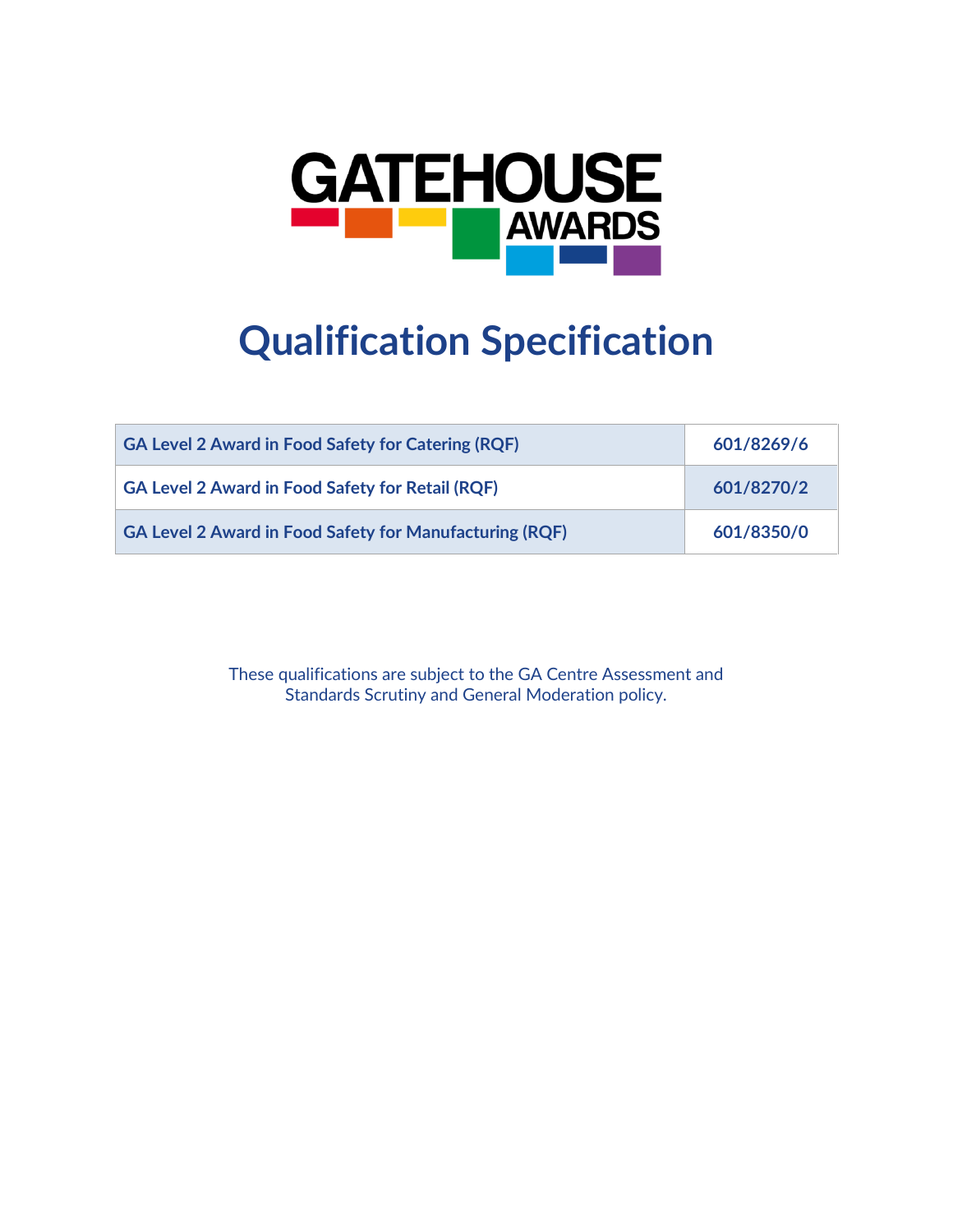

# **Section 1 - Qualification Overview**

#### **1.1 Introduction: About the Gatehouse Awards Food Safety Qualifications.**

The Gatehouse Awards Food Safety for Catering, Retail and Manufacturing qualifications are based on the National Occupational Standards within the Hospitality suite of standards developed by People  $1<sup>st</sup>$  and the National Occupational Standards within the Food Safety for Manufacturing suite of standards developed by Improve.

They are designed to allow candidates working in, or preparing to work in a catering, retail or manufacturing setting to gain both the knowledge and understanding necessary to ensure that food is kept safe in line with relevant guidance and legislation.

This specification covers the GA Level 2 Award in Food Safety for Catering, the GA Level 2 Award in Food Safety for Retail and the GA Level 2 Award in Food Safety for Manufacturing.

This document provides centres and candidates with a comprehensive overview of the qualification and the assessment and quality assurance requirements for these qualifications.

These qualifications are regulated by the Office of Qualifications and Examinations Regulations (Ofqual) in England and are part of the Regulated Qualifications Framework (RQF). All versions of these qualifications are listed on the Register of Regulated Qualifications operated by Ofqual at <http://register.ofqual.gov.uk/Qualification>

The information contained within this document must be made available by Approved Centres to all members of staff involved with the administration, conduct and delivery of Gatehouse Awards Food Safety for Catering, Retail and Manufacturing qualifications. In addition, essential policies, procedures and forms can be found in the Centre Handbook and on the Gatehouse Awards website: [www.gatehouseawards.org](http://www.gatehouseawards.org/)

| <b>Qualification Title and Level</b>                       | Qualification<br><b>Number</b> | <b>Operational Start</b><br>Date | <b>Next Operational</b><br><b>Review Date</b> |
|------------------------------------------------------------|--------------------------------|----------------------------------|-----------------------------------------------|
| GA Level 2 Award in Food Safety<br>for Catering (RQF)      | 601/8269/6                     | 01/01/2016                       | 31/12/2024                                    |
| GA Level 2 Award in Food Safety<br>for Retail (RQF)        | 601/8270/2                     | 01/01/2016                       | 31/12/2024                                    |
| GA Level 2 Award in Food Safety<br>for Manufacturing (RQF) | 601/8350/0                     | 01/02/2016                       | 31/01/2024                                    |

## **1.2 Qualification Titles, Qualification Numbers and Important Dates**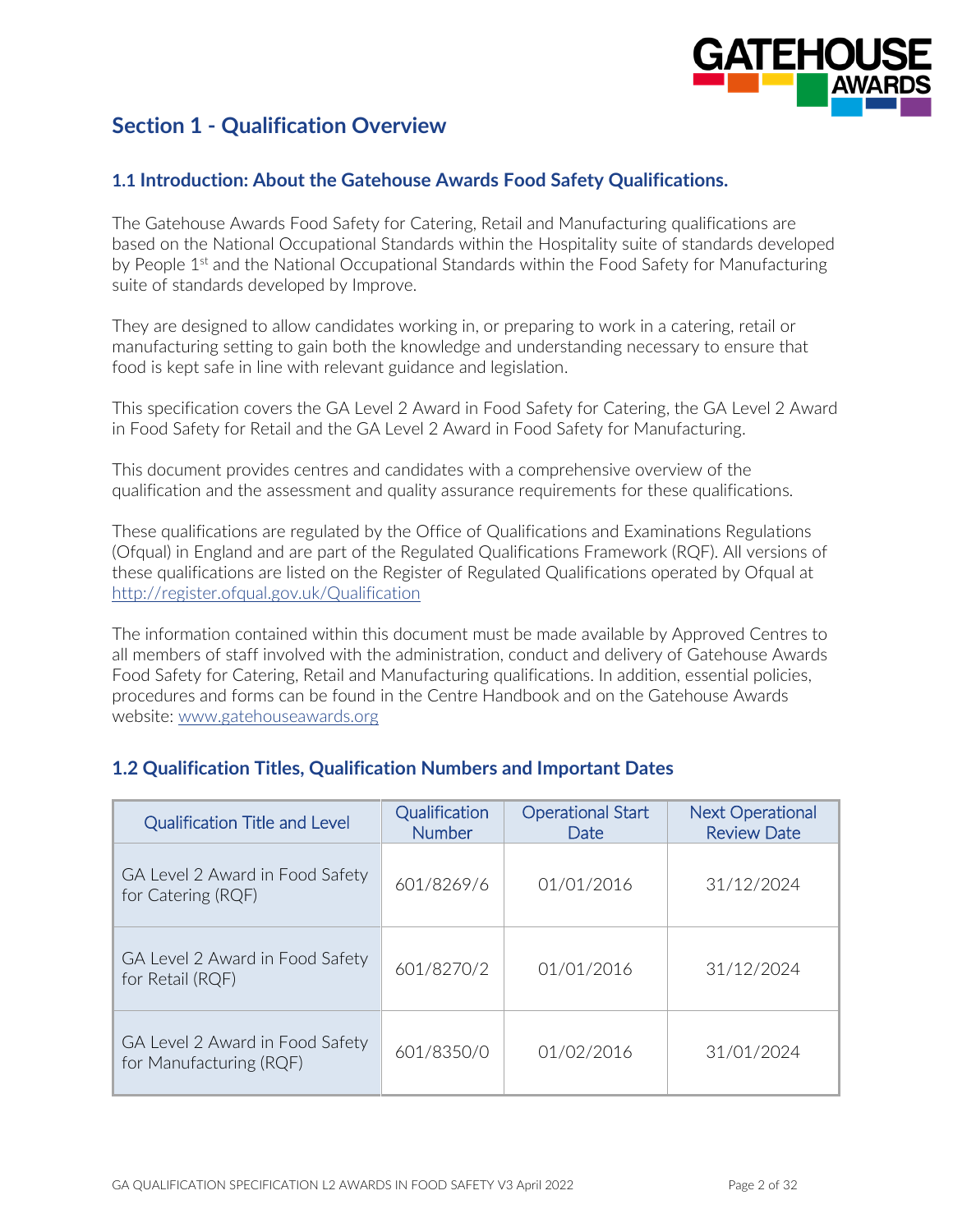

## **1.3 Qualification Aims and Objectives**

The aim of the GA Awards in Food Safety for Catering, Food Safety for Retail and Food Safety for Manufacturing qualifications is to enable candidates who are working in, or preparing to work in, a catering, retail or food manufacturing setting to gain the knowledge and understanding to identify and control risks to food safety and ensure that food is kept safe in line with relevant guidance and legislation.

The GA Food Safety qualifications can be relied upon by employers to indicate that an individual can undertake a specific role in the workplace.

## **1.4 Qualification Structure and Overview**

The Gatehouse Awards Food Safety qualifications are listed on the Ofqual Register of Regulated Qualifications as part of the Regulated Qualifications Framework (RQF).

These qualifications are designed to reference the descriptors of knowledge and proficiency in the National Occupational Standards in the suite of standards for Food Safety developed by People 1st, the Sector Skills Council for Hospitality, Leisure, Passenger Transport, Travel, Tourism and Retail and the Food Safety for Manufacturing suite of standards developed by Improve, the Sector Skills Council for the Food & Drink Manufacturing and Processing Sector.

| GA Level 2 Award in Food Safety for<br>Catering (RQF)      | One Mandatory Unit:<br>Understanding and Maintaining Food Safety<br>in a Catering Environment      |
|------------------------------------------------------------|----------------------------------------------------------------------------------------------------|
| GA Level 2 Award in Food Safety for Retail<br>(RQF)        | One Mandatory Unit:<br>Understanding and Maintaining Food Safety<br>in a Retail Environment        |
| GA Level 2 Award in Food Safety for<br>Manufacturing (RQF) | One Mandatory Unit:<br>Understanding and Maintaining Food Safety<br>in a Manufacturing Environment |

The structure of the Gatehouse Awards Food Safety qualifications is as follows:

The GA Awards in Food Safety for Catering, Food Safety for Retail and Food Safety for Manufacturing are not designed to replace existing qualifications.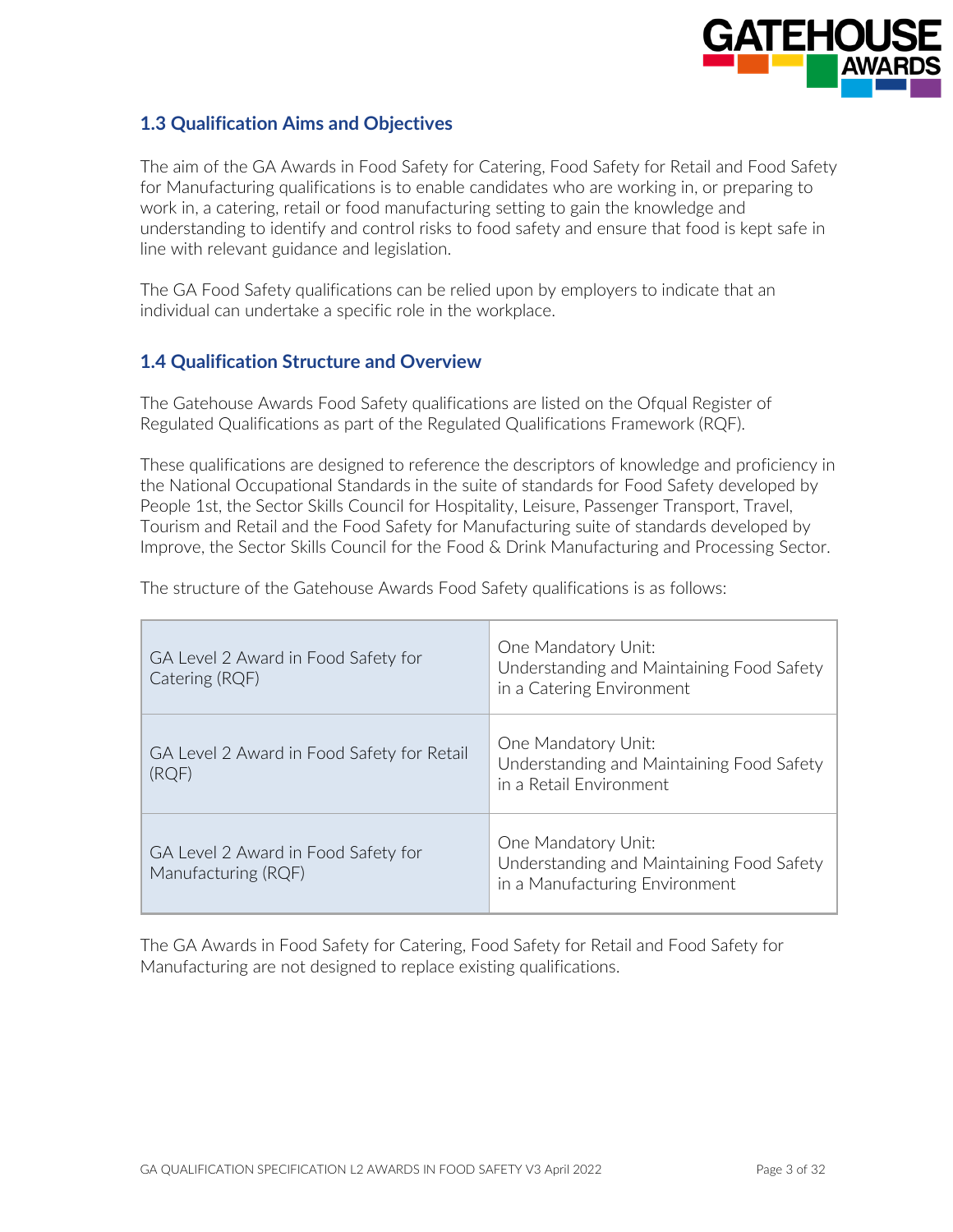

| <b>Skill</b>                                                                 | GLH <sup>*</sup> | <b>Study Time</b> | TQT** | <b>Credits</b> | <b>Unit Reference</b> |  |  |
|------------------------------------------------------------------------------|------------------|-------------------|-------|----------------|-----------------------|--|--|
| GA Level 2 Award in Food Safety for Catering (RQF)                           |                  |                   |       |                |                       |  |  |
| Understanding and<br>Maintaining Food<br>Safety in a Catering<br>Environment | 9                | $\mathbf{1}$      | N/A   | 1              | J/507/9755            |  |  |
| Total:                                                                       | 9                | $\mathbf 1$       | 10    | $\mathbf{1}$   |                       |  |  |
| GA Level 2 Award in Food Safety for Retail (RQF)                             |                  |                   |       |                |                       |  |  |
| Understanding and<br>Maintaining Food<br>Safety in a Retail<br>Environment   | 9                | $\mathbf{1}$      | N/A   | $\mathbf{1}$   | R/507/9757            |  |  |
| Total:                                                                       | 9                | $\mathbf{1}$      | 10    | $\mathbf{1}$   |                       |  |  |
| GA Level 2 Award in Food Safety for Manufacturing (RQF)                      |                  |                   |       |                |                       |  |  |
| Understanding and<br>Maintaining Food<br>Safety in a Retail<br>Environment   | 9                | $\mathbf{1}$      | N/A   | $\mathbf{1}$   | K/508/0610            |  |  |
| Total:                                                                       | 9                | 1                 | 10    | $\mathbf 1$    |                       |  |  |

#### **1.5 Guided Learning Hours, Total Qualification Times and Credit Values**

#### **\*Guided Learning Hours (GLH): Definition**

The activity of a learner in being taught or instructed by – or otherwise participating in education or training under the immediate guidance or supervision of – a lecturer, supervisor, tutor or other appropriate provider of education or training.

#### **\*\*Total Qualification Time (TQT): Definition**

The number of Guided Learning Hours assigned, plus an estimate of the number of study hours a learner will reasonably be likely to spend in preparation, study or any other form of participation in education or training, including assessment, which takes place as directed by – but, unlike Guided Learning, not under the immediate guidance or supervision of a lecturer, supervisor, tutor or other appropriate provider of education or training.

The number of study hours a learner is expected to undertake in order to complete each unit is expressed in the 'Study Time' above. This, including the GLH, provides the Total Qualification Time, or TQT, and represents an estimate of the total amount of time that could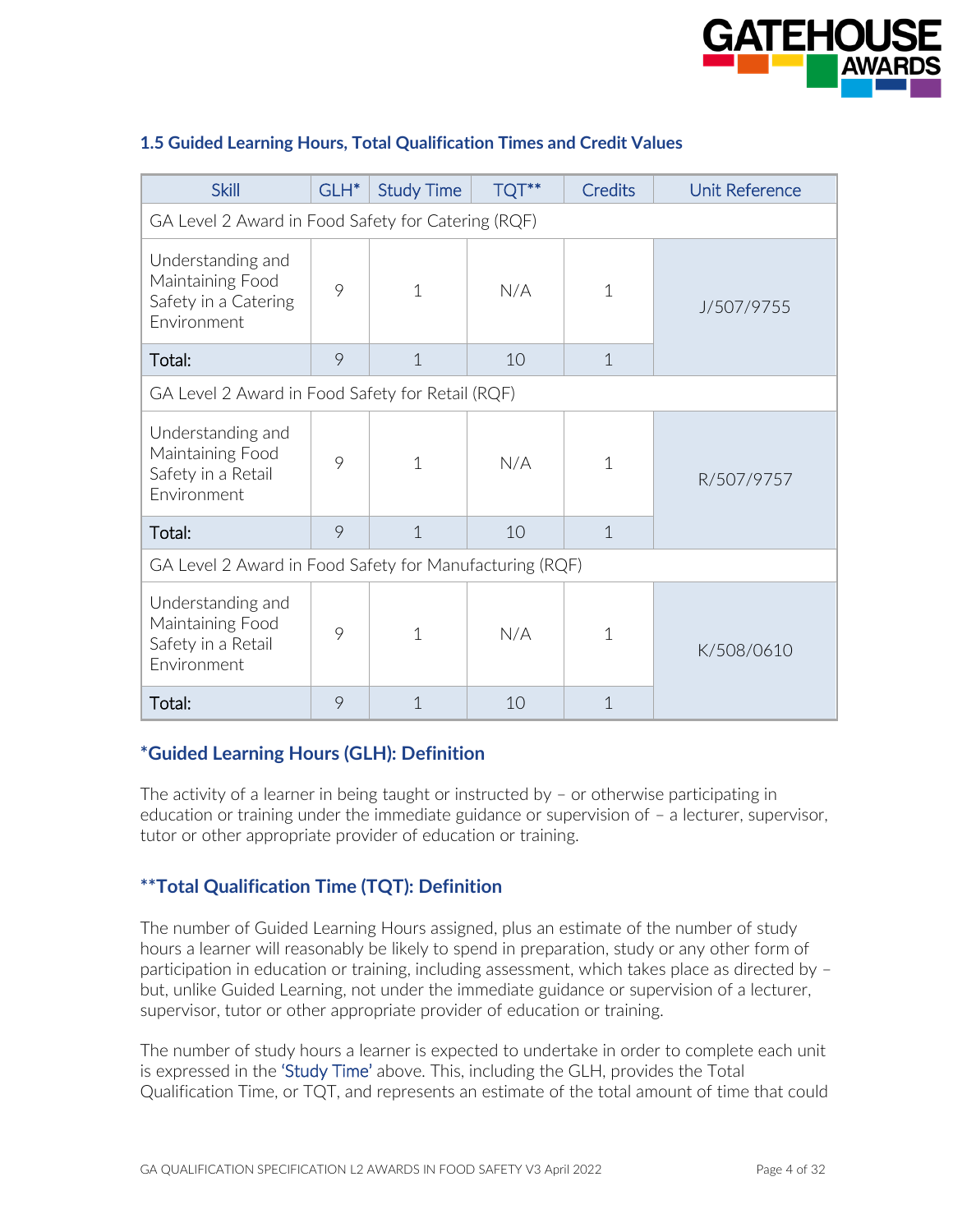

reasonably be expected to be required in order for a learner to achieve and demonstrate the achievement of the level of attainment necessary for the award of these qualifications.

The estimates for Guided Learning Hours and Total Qualification Time above have been produced with due regard to information gathered from those with experience in education and training and is in line with guidance published by Ofqual on the allocation and expression of Total Qualification Time and Guided Learning Hours.

#### **Level**

The qualifications within this specification are designated at Entry Level 3 and Level 1 on the Regulated Qualification Framework (RQF) according to the Level Descriptors for knowledge and understanding, which build on those used within the Qualifications and Credit Framework (QCF) and the European Qualifications Framework (EQF). This means that these qualifications are considered by GA to lead to the outcome as follows:

Achievement at Level 2 reflects the ability to understand facts, procedures and ideas and interpret relevant information in an area of study or field of work to complete well-defined tasks and address straightforward problems. It includes being able to select and use relevant cognitive and practical skills to complete well-defined, generally routine tasks and address straightforward problems. It also reflects an ability to identify how effective actions have been and identify, gather and use relevant information to inform actions.

## **1.6 Intended Audience, Age and Entry Requirements**

These qualifications are available to candidates aged 16 and over, who are working, or preparing to work, in the hospitality, catering, retail or food and drink manufacturing sectors and who need a sufficient understanding of the principles of maintaining food safety.

The qualification may be undertaken as initial training in the field of food safety or as refresher training for more experienced food handlers.

There are no formal entry requirements for these qualifications.

#### **1.7 Rules of Combination**

In order to achieve the GA Level 2 Award in Food Safety for Catering (RQF), Candidates must achieve one Mandatory Unit: Understanding and Maintaining Food Safety in a Catering Environment.

In order to achieve the GA Level 2 Award in Food Safety for Retail (RQF), Candidates must achieve one Mandatory Unit: Understanding and Maintaining Food Safety in a Retail Environment.

In order to achieve the GA Level 2 Award in Food Safety for Manufacturing (RQF), Candidates must achieve one Mandatory Unit: Understanding and Maintaining Food Safety in a Manufacturing Environment.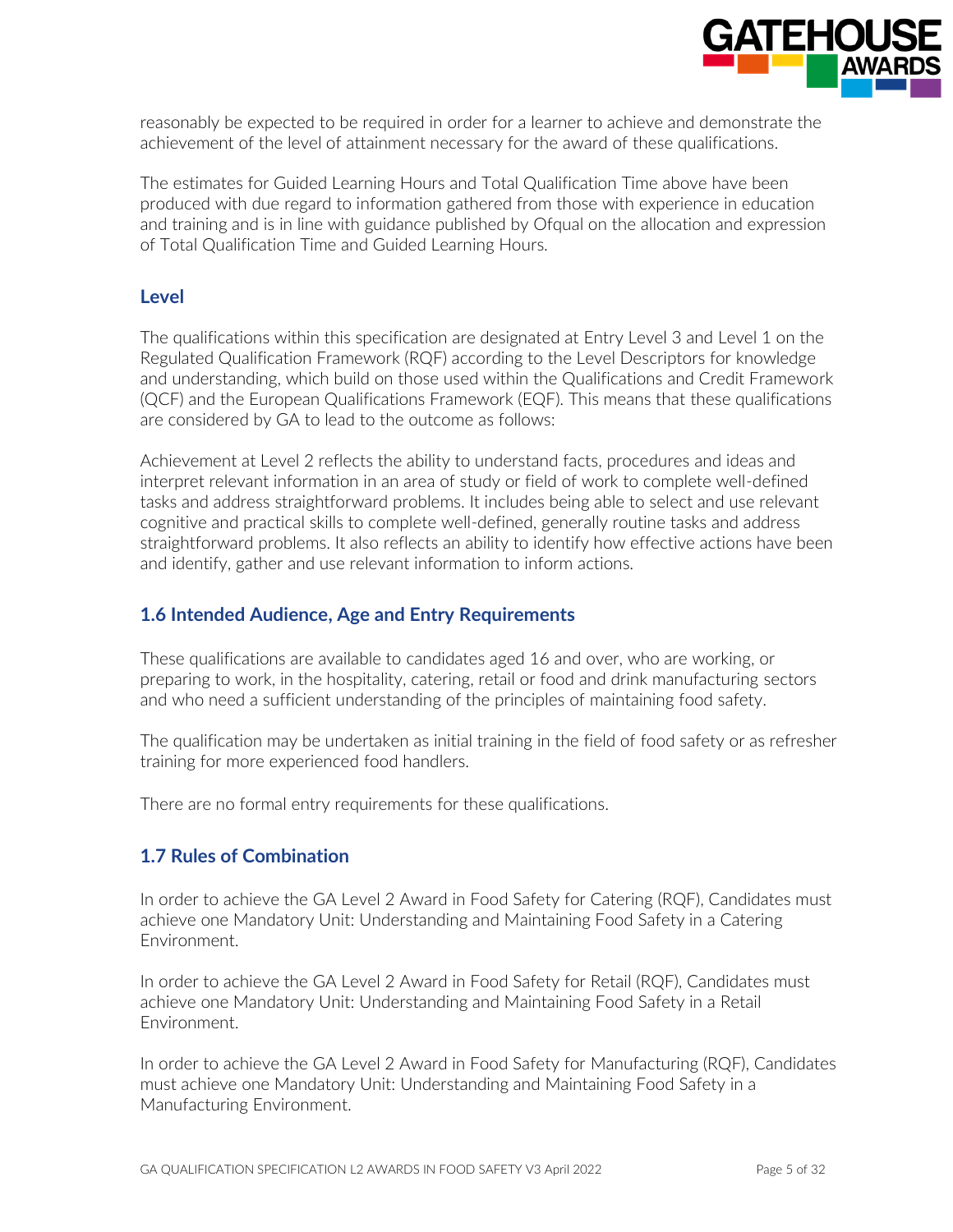

There are no further Rules of Combination.

#### **1.8 Recognition of Prior Learning and Transfer of Credits**

Recognition of Prior Learning (RPL) is a method of assessing whether a learner's previous experience and achievements meet the standard requirements of a GA unit or units prior to the candidate taking the assessment for the qualification, or part of the qualification, they are registered for.

Any prior learning must be relevant to the knowledge, skills and understanding which will be assessed as part of that qualification, and GA will subsequently amend the requirements which a candidate must have satisfied before they are assessed as eligible to be awarded the qualification.

Where there is evidence that the candidate's knowledge and skills are current, valid and sufficient the use of RPL may be acceptable for recognising achievement of a unit, units or whole qualification. The requirement for RPL in such instances will include a consideration of the currency of the knowledge gained by the candidate at the time they undertook the prior learning. RPL cannot be guaranteed in instances where industry practice or legislation has significantly changed in the time since the prior learning was undertaken / a previous award was issued.

No transfer of credits is permitted.

#### **1.9 Relationship to Other Qualifications & Progression Opportunities**

The GA Food Safety for Catering, Retail and Manufacturing qualifications are based on the National Occupational Standards within the Hospitality suite of standards developed by People 1<sup>st</sup> and the National Occupation Standards within the Food Safety for Manufacturing suite of standards developed by Improve.

They are ideal qualifications for candidates to progress onto further food safety qualifications which reflect the context in which they work, for example Food Safety Supervision, Food Safety Management, or a range of Hospitality, Catering and Professional Cookery or Retail, Manufacturing qualifications at Level 2 and above.

#### **1.10 Language of Assessment**

These qualifications are offered in English.

Further information concerning the provision of qualification and assessment materials in other languages may be obtained from Gatehouse Awards.

#### **1.11 Grading**

These qualifications are not graded. Candidates are assessed as Pass or Refer.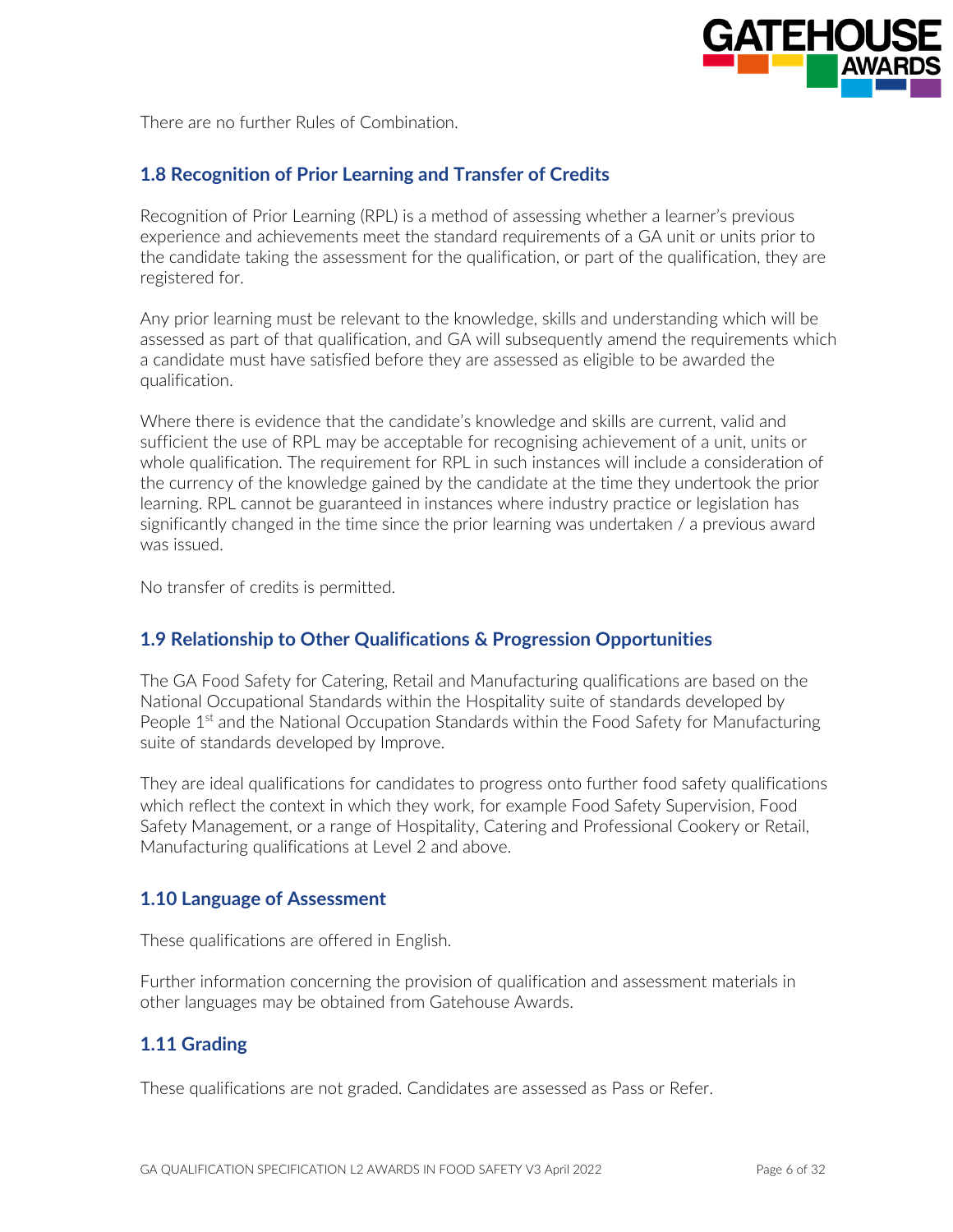

## **1.12 Qualification Availability**

These qualifications are available via GA Approved Centres in the UK and internationally. If you would like further information on offering these qualifications, please contact us.

Our contact details appear on our website, [www.gatehouseawards.org](http://www.gatehouseawards.org/)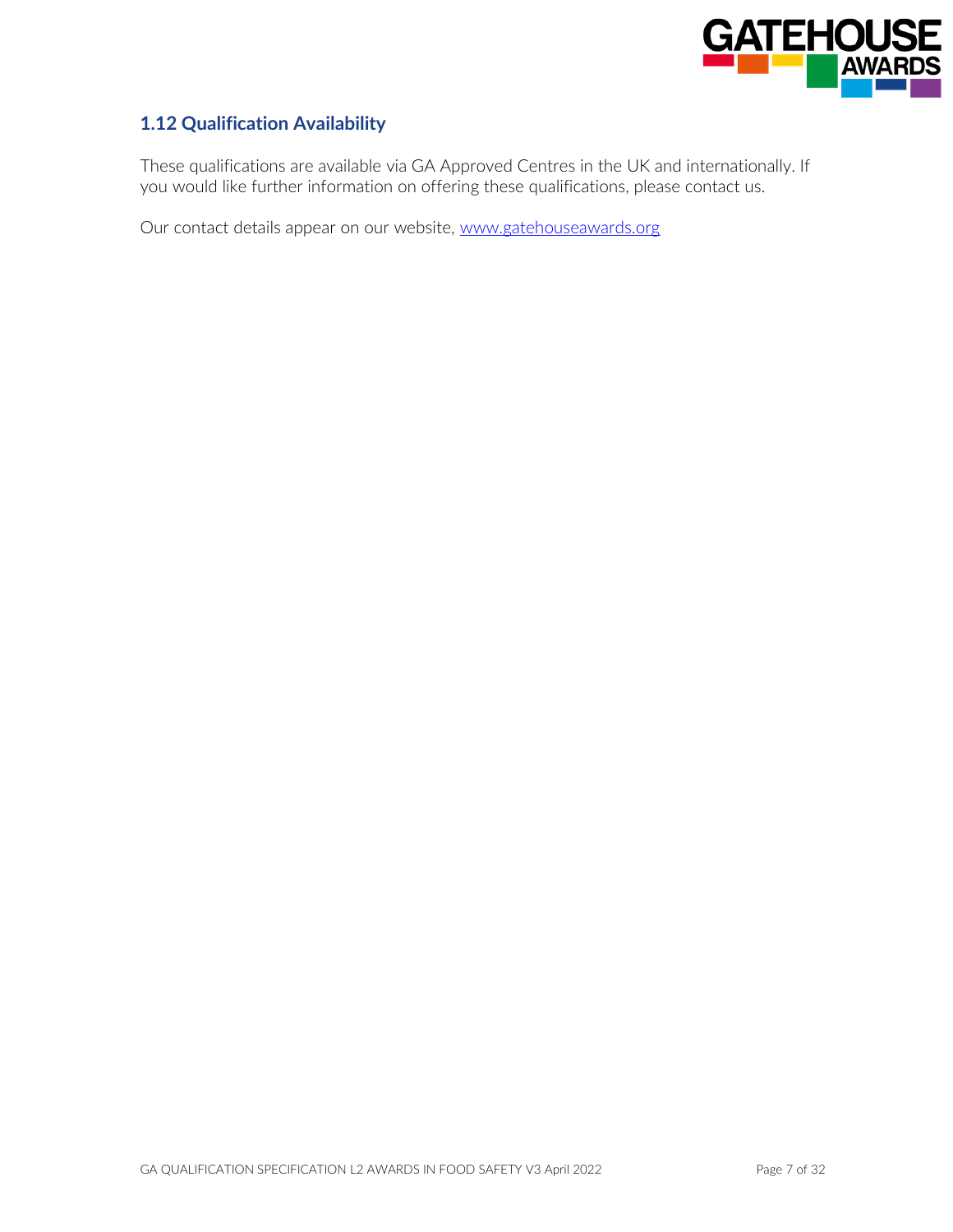

## **Section 2: Qualification Delivery, Assessment & Quality Assurance Model**

## **2.1 Teaching and Learning Requirements**

Where centres offer Food Safety courses leading to the qualifications, these can be full-time, part-time, evenings only or by distance/online learning as deemed appropriate in order to meet their learners' needs whilst preparing learners for assessment.

Centres should ensure that candidates meet the minimum entry requirements for the qualification.

Regardless of the method of learning, centres must ensure that candidates have suitable access to the centre, relevant centre staff and any other resources including specialist staff and learning materials and access to assessment opportunities in order to complete the qualification.

Further details and guidance on the content of teaching and learning for each unit can be found in the Unit Specifications in Section 4 below.

#### **2.2 Assessment and Verification Model**

These qualifications are delivered in-centre, where learners' work is internally assessed and internally moderated by centre staff to clearly show where learners have achieved the learning outcomes and qualification requirements. There is no requirement for external assessment.

Assessment, internal moderation and quality assurance activities are subject to external moderation and quality assurance conducted by GA. Centres operating this model are subject to the GA Centre Assessment and Standards Scrutiny (CASS) and General Moderation Policy.

Assessment materials for this qualification may be devised by the centre or centres may choose to use GA-devised assessment materials and support materials, which are available to Approved Centres to access at any time.

#### **2.3 Registering Candidates and Unique Learner Numbers**

Candidates must be registered through the Ark, the GA online Learner Management System.

Owing to the Total Qualification Time of these qualifications, the validity period of registrations made will be 6 weeks. Should a candidate not have achieved in the timescale, a new registration is required.

Each approved GA centre is provided with a user account to allow approved staff access to the online system.

Where the Unique Learner Number (ULN) of a candidate is known, this should be provided at the point of registration in order for GA to issue updates to the Learner Record Service.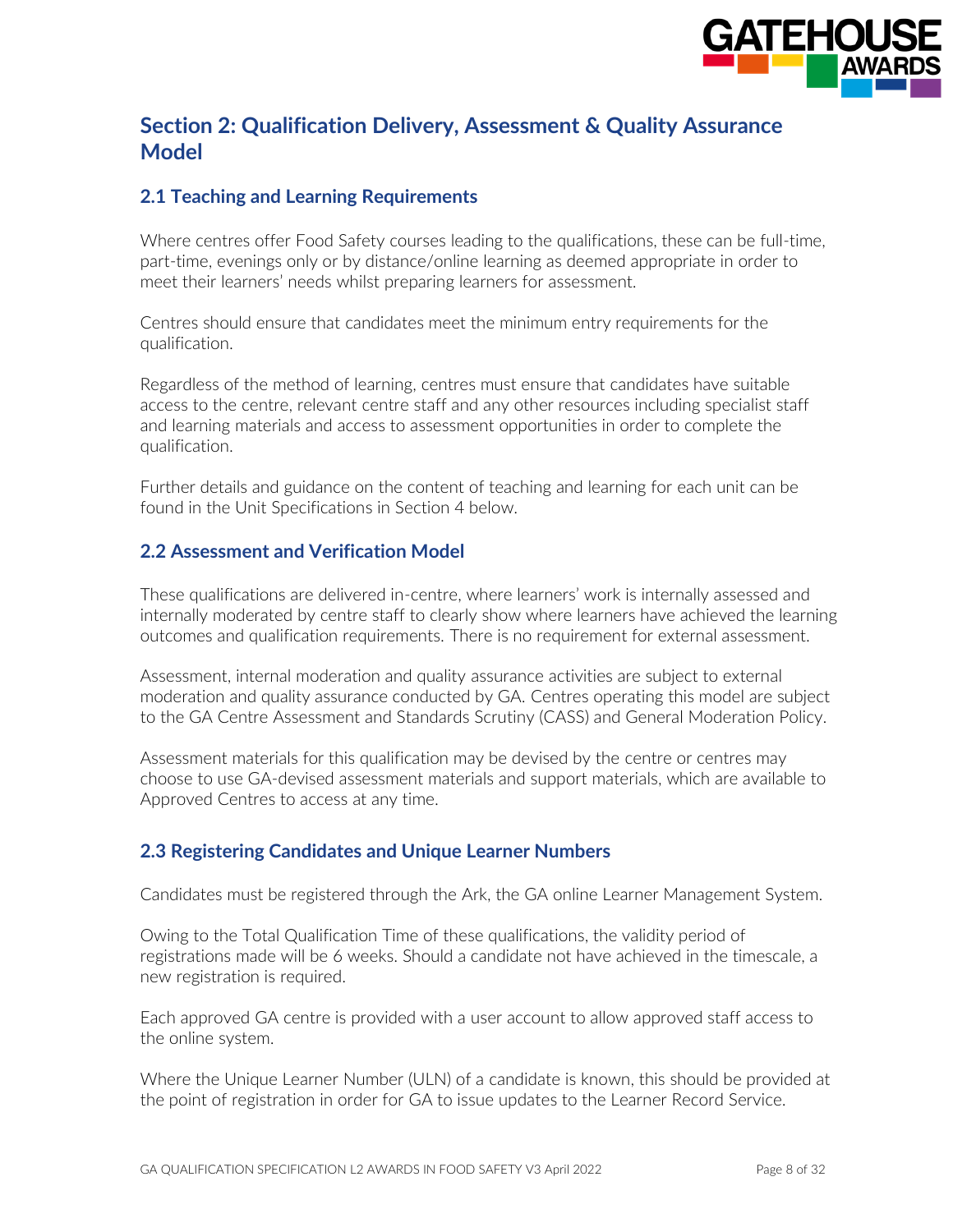

## **2.4 ID Requirements**

It is the responsibility of the centre to have systems in place to confirm each learner's identity.

Learners are required to declare that all work submitted for assessment is their own work.

#### **2.5 Record Keeping**

Records of learner's details, their work and any records of Reasonable Adjustments, Special Considerations and records containing learners' personal details must be kept by the centre in line with the Data Protection Act 2018 (including GDPR and all relevant privacy regulations) for a minimum of 2 years.

The centre must operate a safe and effective system of care and comply with clinical and information governance requirements, with appropriate policies and procedures in place to maintain confidentiality related to clients, staff and learners.

All records must be easily retrievable and made available to GA or the Regulator upon request.

Portfolios must be retained until the following External Quality Assurance visit to allow them to be sampled. Following external moderation and the award of a qualification by GA, centres may return portfolios to learners.

Records of all internal quality assurance and moderation activity undertaken must be kept and made available to GA upon request.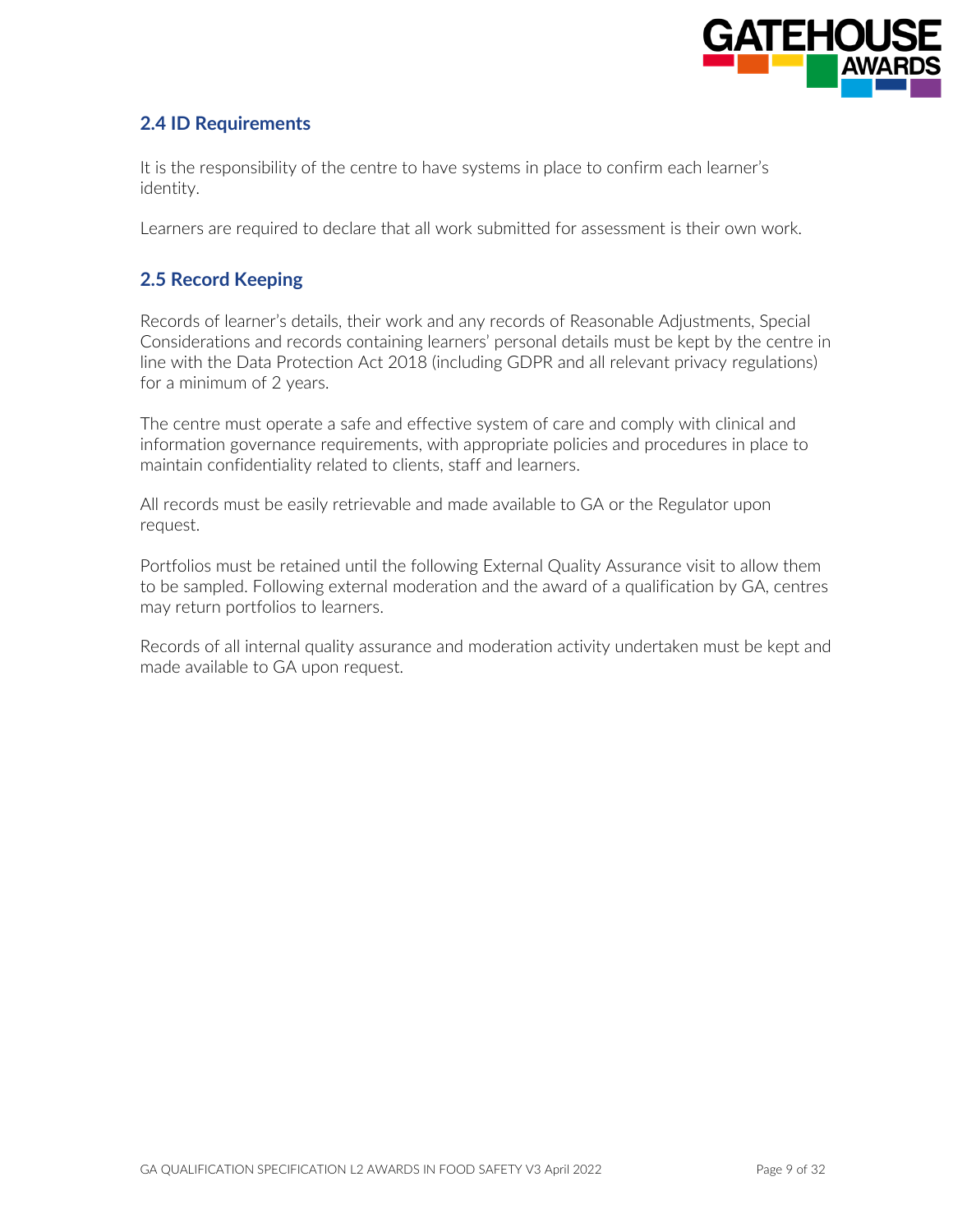

# **Section 3 – Centre Requirements: Assessment & Quality Assurance**

Course providers offering these GA qualifications must ensure that they have the following resources in place.

#### **3.1 Staff**

The knowledge and experience of all staff involved in the teaching, assessment and internal quality assurance of these qualifications will be considered during the approval and reapproval process and at External Quality Assurance Visits.

The course provider must ensure that they hold up-to-date and detailed information about the staff involved with the delivery and quality assurance of these qualifications and must make records available to GA upon request. The information GA expects the course provider to hold for each member of staff includes, as a minimum:

- current up to date CV
- copies of relevant qualification certificates
- relevant and up to date CPD (Continuous Professional Development) records

The course provider must also ensure that they have the management and administrative arrangements in place which are suitable to support the registration of candidates and the qualification delivery.

#### **Requirements for Teachers and Assessors**

Those delivering and assessing these qualifications must hold relevant qualifications.

Teachers and Assessors must hold relevant qualifications and have relevant expertise and experience.

GA recommends that Assessors hold relevant teaching or assessing qualifications suitable to support the making of appropriate and consistent assessment decisions.

Suitable teaching and assessing qualifications may include:

- Level 3 Award in Assessing Vocationally Related Achievement
- Level 3 or 4 PTLLS, or above (i.e. CTLLS or DTLLS)
- Level 3 or 4 Award/Certificate in Education and Training, Cert. Ed or PGCE
- Degree in Education
- Level 3 or 4 NVQ in Training and/or Learning & Development.

Assessors may be working towards a relevant equivalent teaching/assessing qualification under the guidance of a suitably qualified, experienced Assessor and their Internal Verifier.

Where a Teacher or Assessor does not hold teaching or assessing qualifications, they must ensure that they are able to demonstrate that they have delivered a minimum of 30 hours of teaching or assessing.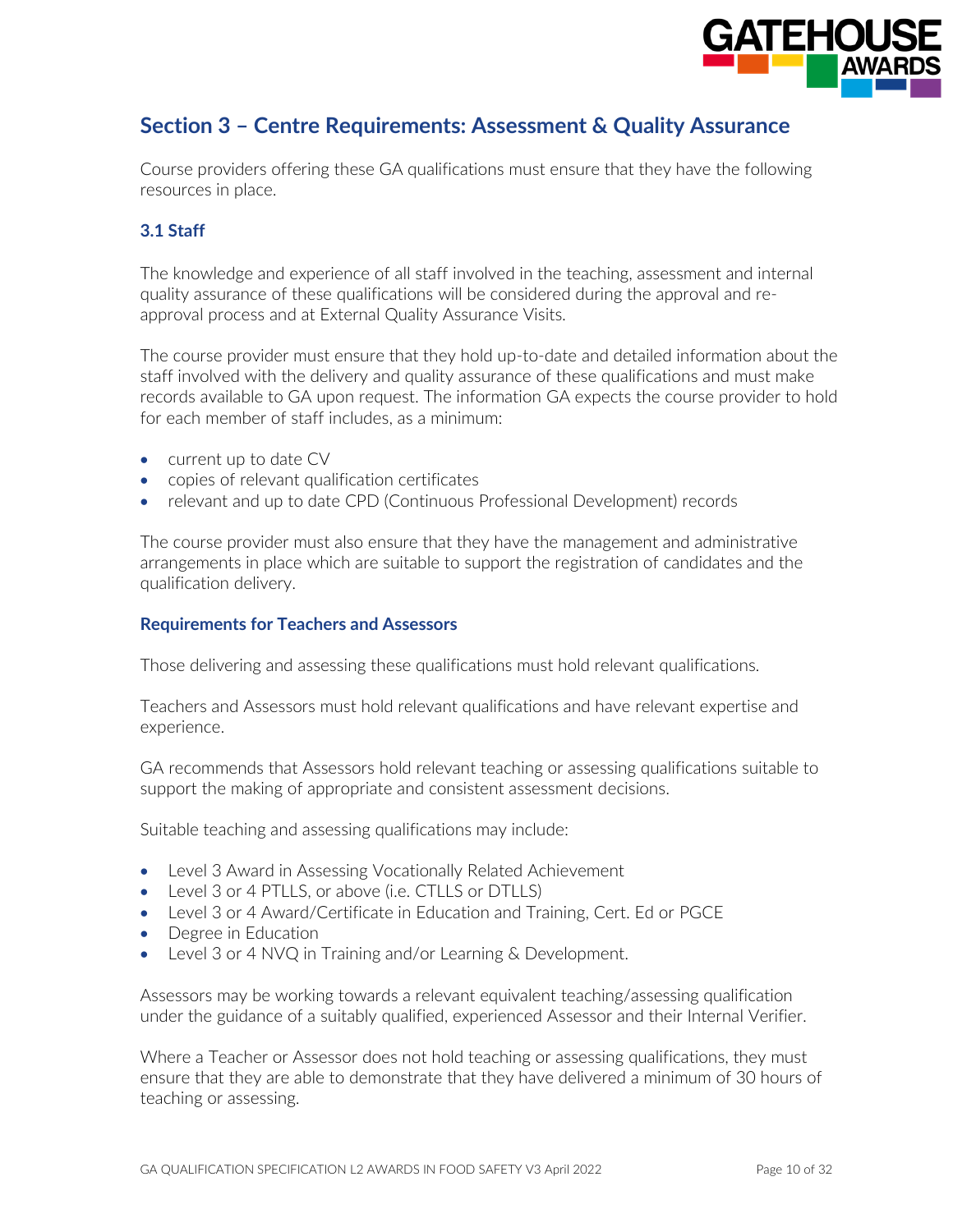

All staff involved with the delivery and assessment of these qualifications must also be able to demonstrate ongoing professional development relevant to the sector subject area.

#### **Requirements for Internal Moderators (also referred to as an Internal Quality Assurers or IQAs)**

Assessors may have one or several appointed Internal Moderators.

These qualifications are assessed by an Assessor and internally moderated and quality assured by an Internal Moderator to ensure standardisation, reliability, validity and sufficiency of the Assessor's assessment decisions.

Internal Moderators therefore need to have a thorough understanding of quality assurance and assessment practices, as well as sufficient technical understanding related to the qualifications that they are internally quality assuring. It is the centre's responsibility to select and appoint Internal Moderators.

To be able to perform the internal moderation and quality assurance role, an Internal Moderator must:

- have up-to-date working knowledge and experience of the specific occupational field
- have up-to-date working knowledge and experience of best practice in assessment and quality assurance
- hold one of the following Assessor qualifications or their recognised equivalent:
	- o Level 3 Award in Assessing Competence in the Work Environment
	- o Level 3 Certificate in Assessing Vocational Achievement
	- o A1 Assess candidate performance using a range of methods
	- o D32 Assess candidate performance and D33 Assess candidate using differing sources of evidence
- hold one of the following internal quality assurance qualifications or their recognised equivalent:
	- o Level 4 Award in Internal Quality Assurance of Assessment Processes and Practice
	- o Level 4 Certificate in Leading the Internal Quality Assurance of Assessment Processes and Practice
	- o V1 Conduct internal quality assurance of the assessment process
	- o D34 Internally verify the assessment process
- show current evidence of continuing professional development in assessment and quality assurance.
- In addition, Internal Moderators must be familiar with GA's qualification requirements.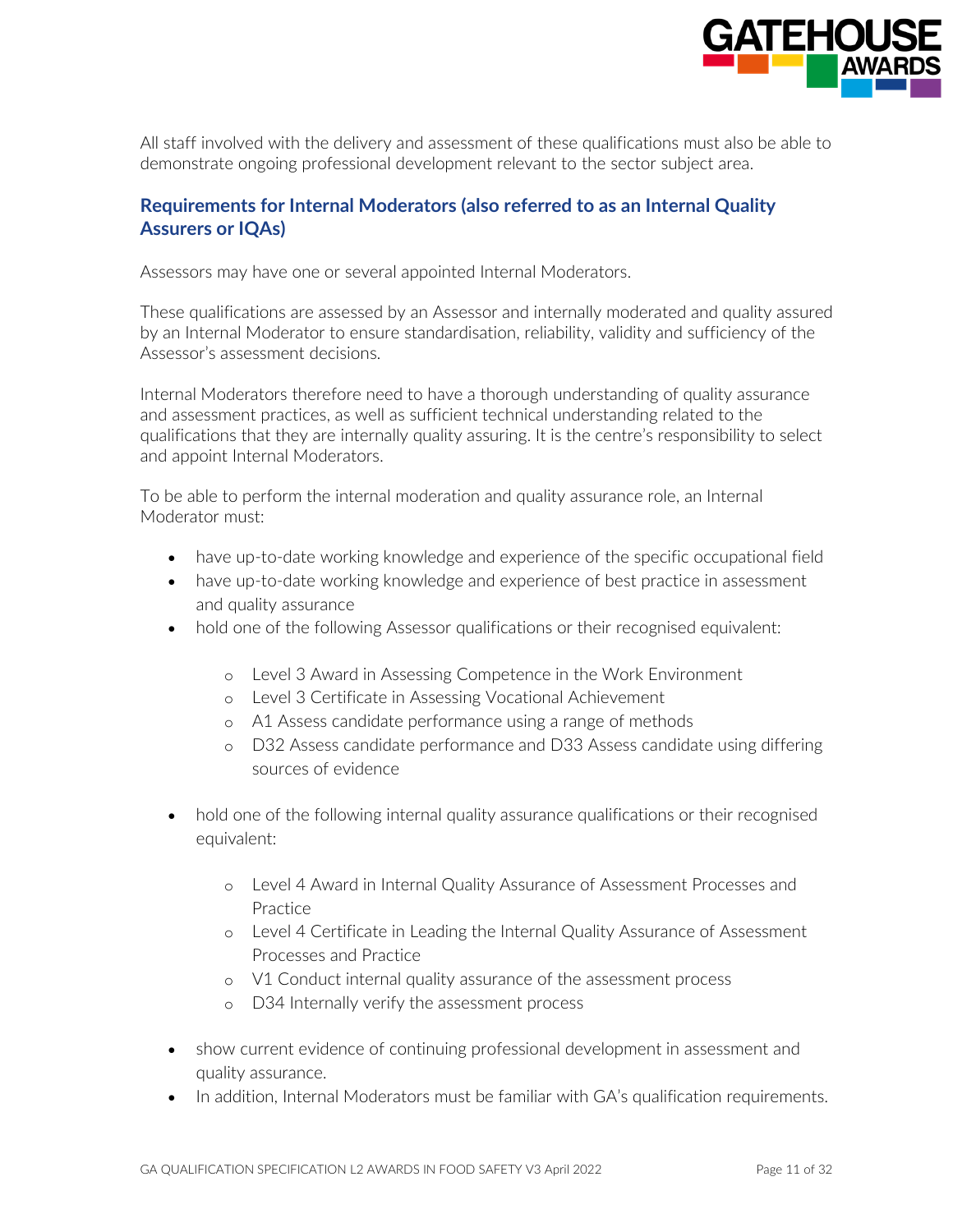

Internal Moderators may be working towards a relevant equivalent quality assurance qualification under the guidance of a suitably qualified and experienced Internal Moderator.

The Internal Moderator must have relevant occupational experience and hold relevant qualifications in the particular subject area being assessed. They must hold a regulated qualification at least at the level of the qualification they are assessing.

The knowledge and experience of Teachers, Assessors and Internal Moderators will be considered during the centre and qualification approval process and at External Quality Assurance Visits.

#### **External Moderation (also referred to as External Quality Assurance or EQA)**

Assessment and internal moderation and quality assurance activities are subject to external moderation and wider scrutiny and centre controls as per GA's quality assurance arrangements for centre-assessed qualifications

#### **3.2 Assessment of Candidates**

The centre must ensure that Assessors meet the requirements listed in Section 3.1 above in order to make assessment decisions leading to the award of these GA qualifications.

Candidates are assessed on the evidence contained within their portfolio.

#### **3.3 Portfolio Requirements**

Learners are expected to build a portfolio of evidence, clearly demonstrating where they have met the learning outcomes and qualification requirements.

Various types of evidence may be used, for example:

- essays/assignments
- short questions and answers
- workbooks
- professional discussions
- observations of performance in the workplace
- product evidence
- reflective accounts
- witness testimony
- records of questioning

Evidence in the portfolio should be mapped against the learning outcomes, reflect the type of evidence supplied and indicate its location within the portfolio. By using portfolio reference numbers, it will enable the learner, assessor, IQA and EQA to quickly locate the evidence submitted.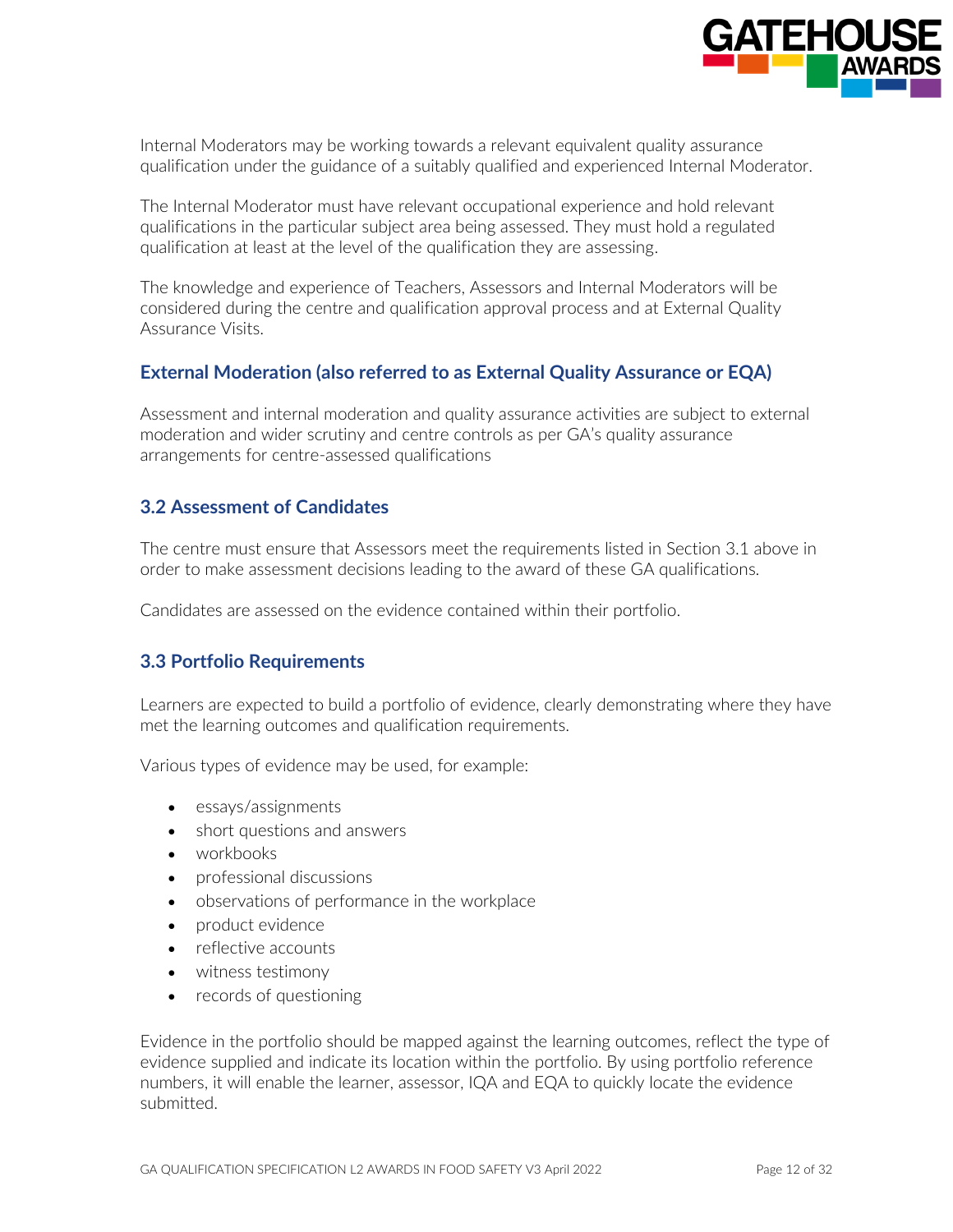

All evidence must meet CRAVFS requirements.

#### **3.4 CRAVES Requirements**

Assessors must ensure that all evidence within the learner's portfolio judged to meet GA's 'CRAVES' requirements is:

- current: the work is relevant at the time of the assessment
- reliable: the work is consistent with that produced by other learners
- authentic: the work is the candidate's own work
- valid: the work is relevant and appropriate to the subject being assessed and is at the required level
- evaluated: where the learner has not been assessed as competent, the deficiencies have been clearly and accurately identified via feedback to the learner
- sufficient: the work covers the expected learning outcomes and any range statements as specified in the criteria or requirements in the assessment strategy.

#### **3.5 Internal Moderation and Quality Assurance Arrangements**

Internal Moderators (also known as Internal Quality Assurers or IQAs) ensure that Assessors are assessing to the same standards, i.e. consistently and reliably, and that assessment decisions are correct. IQA activities will include:

- ensuring Assessors are suitably experienced and qualified in line with the qualification requirements
- sampling assessments and assessment decisions
- ensuring that assessment decisions meet the GA 'CRAVES' requirements (Current, Reliable, Authentic, Valid, Evaluated and Sufficient)
- conducting standardisation and moderation of assessment decisions
- providing Assessors with clear and constructive feedback
- supporting Assessors and providing training and development where appropriate
- ensuring any stimulus or materials used for the purposes of assessment are fit for purpose.

Sampling of assessment will be planned and carried out in line with a clear IQA and moderation strategy, which incorporates the number of learners, number of Assessors, and the experience and competency of Assessors.

Centre IQAs may wish to refer to the guidance documents provided by GA to approved centres (available on the Ark) in order to formulate an appropriate Sampling Strategy.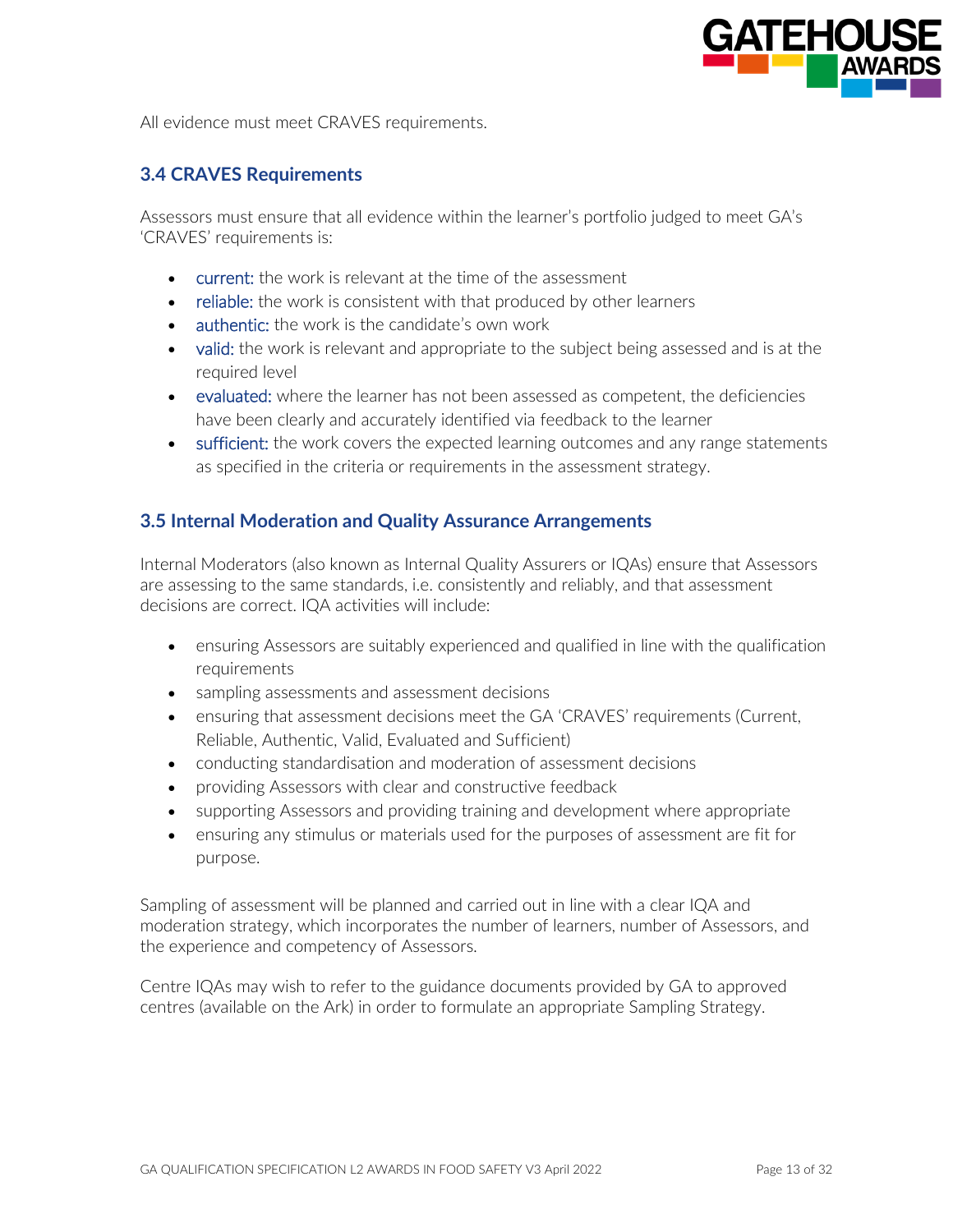

## **3.6 External Moderation and Quality Assurance Arrangements**

All GA Approved Centres are entitled to two EQA visits per year. Additional visits can be requested, for which there may be an additional charge.

EQA activities will focus on the centre's continuing adherence to and maintenance of the *GA Centre Approval Criteria* and the criteria and requirements for the specific qualifications for which it holds approval. These include:

- checking that the management of the centre and the management arrangements relating to the qualification are sufficient
- checking that resources to support the delivery of the qualifications, including physical resources and staffing, are in place and sufficient
- ensuring that the centre has appropriate policies and procedures in place relevant to the organisation and to the delivery and quality assurance of the qualifications
- the use of assessment materials and the arrangements in place to ensure that evidence for assessment is 'CRAVES' (Current, Reliable, Authentic, Valid, Evaluated and Sufficient)
- sampling assessment decisions against the qualification requirements across the range of levels, number of Assessors and assessment sites, according to the number of candidates
- the internal moderation and quality assurance arrangements
- sampling internal moderation records against the qualification requirements across the range of levels, number of Assessors and assessment sites, according to the number of candidates
- administrative arrangements
- ensuring that any actions from moderation and wider quality assurance activity have been carried out by the centre
- confirming any claims for RPL, reasonable adjustments or special considerations

Through discussions with centre staff, examining learner's work, moderation of assessment, talking to learners and reviewing documentation and systems, the GA EQA will provide the centre with full support, advice and guidance as necessary.

#### **3.7 Venue Requirements**

When training premises are used in the delivery of teaching and assessment of these qualifications, centres should, wherever possible, provide suitable access in line with Disability Discrimination, Diversity & Equality law and regulations and any other regulations which apply.

#### **3.8 Equipment**

Centres must ensure that all products and equipment used in the delivery and assessment of these qualifications must be authorised by GA and confirmed as fit for purpose and compliant with current Health and Safety legislation and any other relevant regulations. This will be considered at approval and during the on-going monitoring of centres.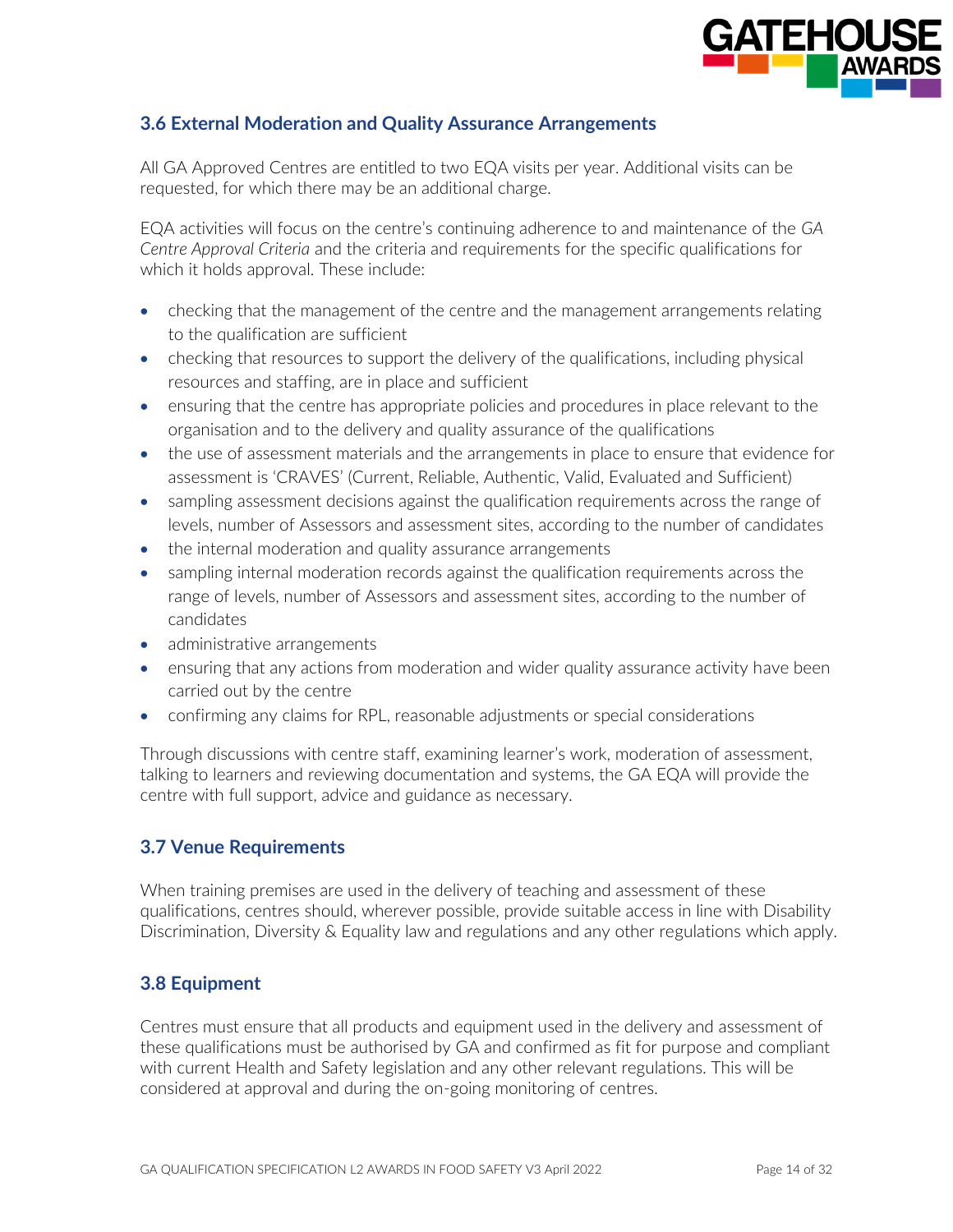

Where specific products and equipment are required for the delivery and assessment of a GA qualification, the suitability of the products and equipment at the centre will be considered during the centre and qualification approval process and at External Quality Assurance Visits.

## **3.9 Teaching and Learning Resources**

GA does not prescribe the use of set course books, workbooks or other materials but expects that Centres providing such courses should use relevant and up-to-date, high quality teaching and learning materials which allow candidates to adequately prepare for assessment.

All delivery and assessment resources should be inclusive of the principles of equality and diversity and the safeguarding of candidates.

#### **Useful Resources**

#### **Books**

- Knowles T Food Safety in the Hospitality Industry (Taylor & Francis, 2002)
- Food hygiene: A guide for businesses, Revised June 2011 (The Food Standards Agency, 2006)
- Starting up: Your first steps to running a catering business 2007 (The Food Standards Agency)
- Handbook of Food Processing: Food Safety, Quality, and Manufacturing Processes (Theodoros Varzakas, Constantina Tzia, 2015)

#### **Journals**

- Caterer and Hotelkeeper Reed Business Information
- Journal of Environmental Health Research

#### **Websites**

- [www.food.gov.uk](http://www.food.gov.uk/)
- [www.people1st.co.uk](http://www.people1st.co.uk/)
- [www.food.gov.uk](http://www.food.gov.uk/)
- <http://improveltd.co.uk/>
- <http://www.hse.gov.uk/food/>
- <http://www.foodmanufacture.co.uk/>

GA provides additional resources for these qualifications on the relevant qualification page of the website: [www.gatehouseawards.org](http://www.gatehouseawards.org/) 

In addition, a range of e-learning materials are also available to Approved Centres.

Any references to books, journals, websites or other third party materials and publications made in this Qualification Specification are made in good faith only and Gatehouse Awards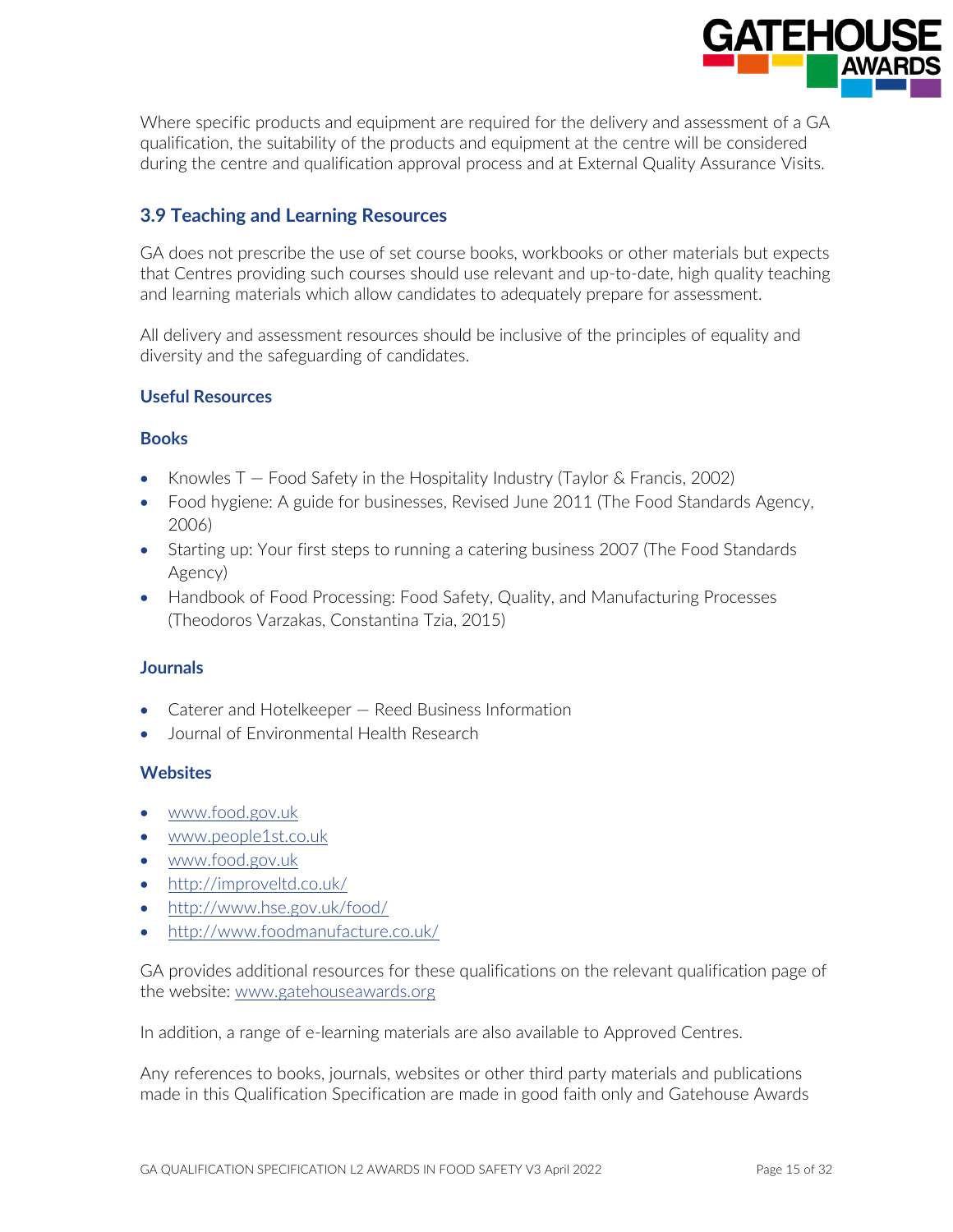

does not accept responsibility for the content of such materials or any opinions expressed within them.

## **3.11 Results**

Centres may make claims for certification via the Ark when learners complete and the Assessor and Internal Moderator have confirmed achievement. Such claims for certification are subject to successful external moderation (EQA). Following the External Moderator's confirmation of a learner's achievement, GA will authorise claims for the certification of learners, details of which will be visible to the centre in the centre's Ark account. Certificates are usually issued within 10 working days of the award of the qualification.

#### **3.12 Certificates**

The qualification certificate will indicate both the title and the level at which the qualification is achieved.

Certificates will only be issued to learners who have achieved sufficient credits and met the rules of combination for the qualification they are registered for. If a learner has not achieved sufficient credits or failed to meet the rules of combination, the qualification certificate will not be issued.

Replacement certificates are available upon request.

Amendments to certificates are available upon request but may require the centre to provide evidence of the need for any amendment (e.g. learner proof of identification) and will involve the return of the original certificate. Replacements and amendments may incur an additional charge.

#### **3.13 Direct Claims Status (DCS)**

Direct Claims Status is not available for these qualifications.

#### **3.14 Appeals and Enquiries**

GA has an appeals procedure in accordance with the arrangements for regulated qualifications.

General enquiries can be made at any time and should be directed to a GA Centre Administrator.

## **3.11 Ongoing Support**

There are a number of documents on the GA website that centres and candidates may find useful: [www.gatehouseawards.org](http://www.gatehouseawards.org/)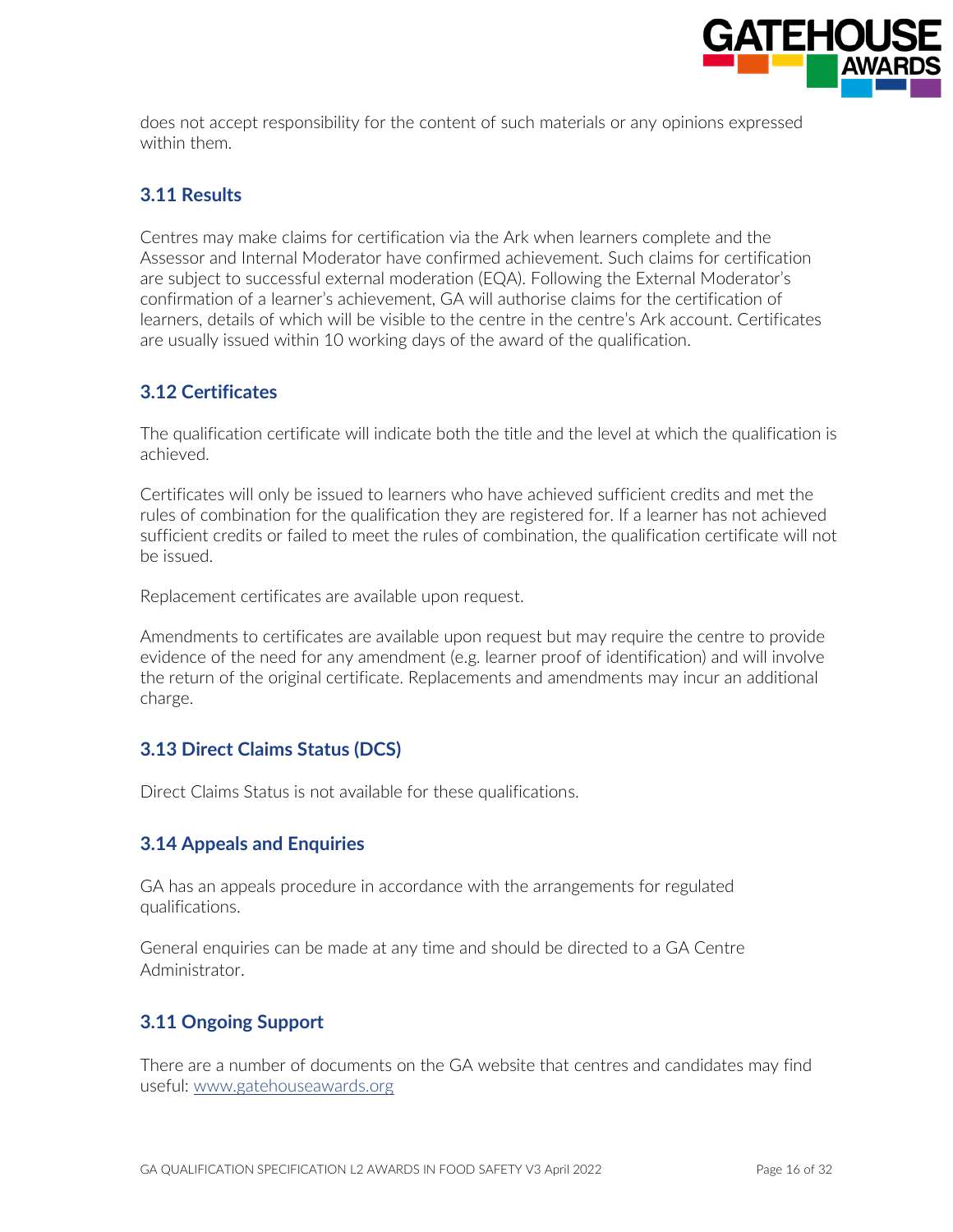

The website is updated regularly with news, information about all GA qualifications, sample materials, updates on regulations and other important notices.

Within the centre, a named Examinations Officer is responsible for ensuring that all information and documents provided to centre staff and candidates are correct and up to date.

GA must be kept up to date with contact details of all changes of personnel so centres can be provided with the best level of support and guidance.

At the time of approval, centres are assigned a designated Centre Administrator who is their primary point of contact for all aspects of service or support.

Learners should always speak to a member of staff at the centre for information relating to GA and our qualifications prior to approaching GA directly.

Contact details for GA can be found on the GA website [www.gatehouseawards.org.](http://www.gatehouseawards.org/)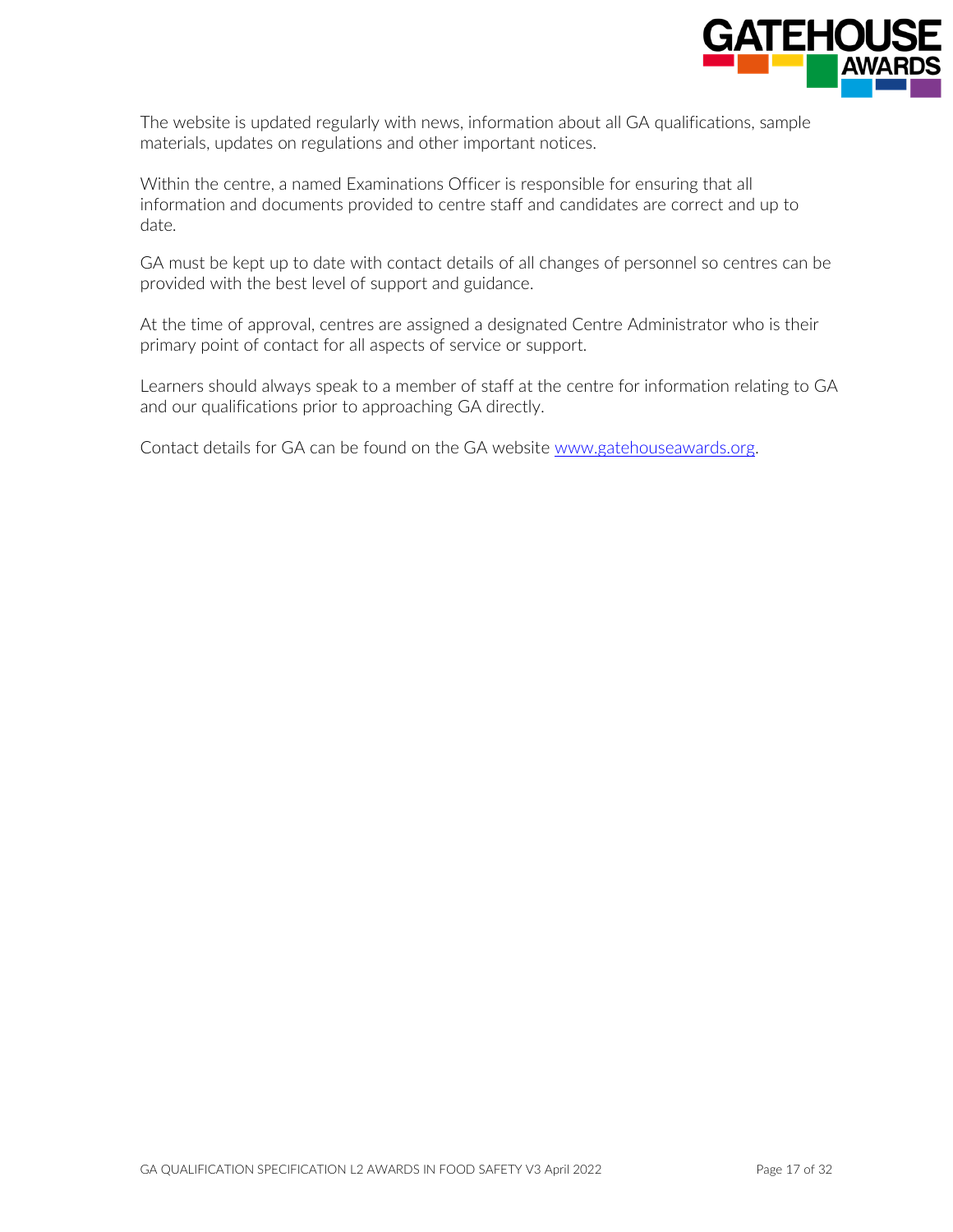

# **Section 4 – Unit Specifications**

## **4.1 Understanding and Maintaining Food Safety in a Catering Environment**

| Unit                                                    | GLH | <b>Study Time</b>        | <b>TOT</b> | <b>Credits</b> |         | Unit Reference                                                |
|---------------------------------------------------------|-----|--------------------------|------------|----------------|---------|---------------------------------------------------------------|
| Understanding and Maintaining Food Safety in a Catering |     |                          | N/A        |                | Level 2 | J/507/9755                                                    |
| Environment                                             |     | <b>Assessment Model:</b> |            |                |         | This unit is internally assessed via a portfolio of evidence. |

|                                         | <b>Unit Number</b>                                                                                                                      |                                                                                                                                                       |                                                                                                                                                                                                                                                                                                                                                |            |  |
|-----------------------------------------|-----------------------------------------------------------------------------------------------------------------------------------------|-------------------------------------------------------------------------------------------------------------------------------------------------------|------------------------------------------------------------------------------------------------------------------------------------------------------------------------------------------------------------------------------------------------------------------------------------------------------------------------------------------------|------------|--|
|                                         |                                                                                                                                         | Understanding and Maintaining Food Safety in a Catering Environment                                                                                   |                                                                                                                                                                                                                                                                                                                                                | J/507/9755 |  |
| Learning Outcome - The<br>learner will: |                                                                                                                                         | Assessment Criterion - The learner can:                                                                                                               | Guidance:                                                                                                                                                                                                                                                                                                                                      |            |  |
|                                         | 1.1                                                                                                                                     | Outline legal and regulatory requirements for<br>food safety, the importance of compliance,<br>record keeping and the role of enforcement<br>officers | Requirements for training, requirements of the facilities,<br>requirements for food handlers to report personal illness,<br>reporting to line managers, duties of food businesses,<br>awareness of the law regarding food safety systems, informing<br>environmental health, enforcement officers and their powers,<br>role of record keeping. |            |  |
| Understand risks to<br>food safety      | 1.2                                                                                                                                     | Outline common food safety hazards, their<br>types, implications, and the importance of<br>identifying them quickly                                   | Food hazards: microbial, bacteria, cross-contamination;<br>chemical: cleaning materials, insecticides, rodent poison;<br>biological: bacteria, yeasts, moulds; physical: hair, insects,<br>machinery parts, packaging, dirt from kitchen or premises;                                                                                          |            |  |
|                                         | Describe the types, symptoms and causes of<br>1.3<br>food safety illnesses and the vehicles of<br>contamination and cross-contamination |                                                                                                                                                       | allergens: nuts, gluten, dairy products, shellfish; why these<br>should be identified quickly<br>Food illnesses: food poisoning, salmonella, E-coli, botulism,<br>listeria;<br>common symptoms: nausea, vomiting, abdominal cramps and<br>diarrhoea                                                                                            |            |  |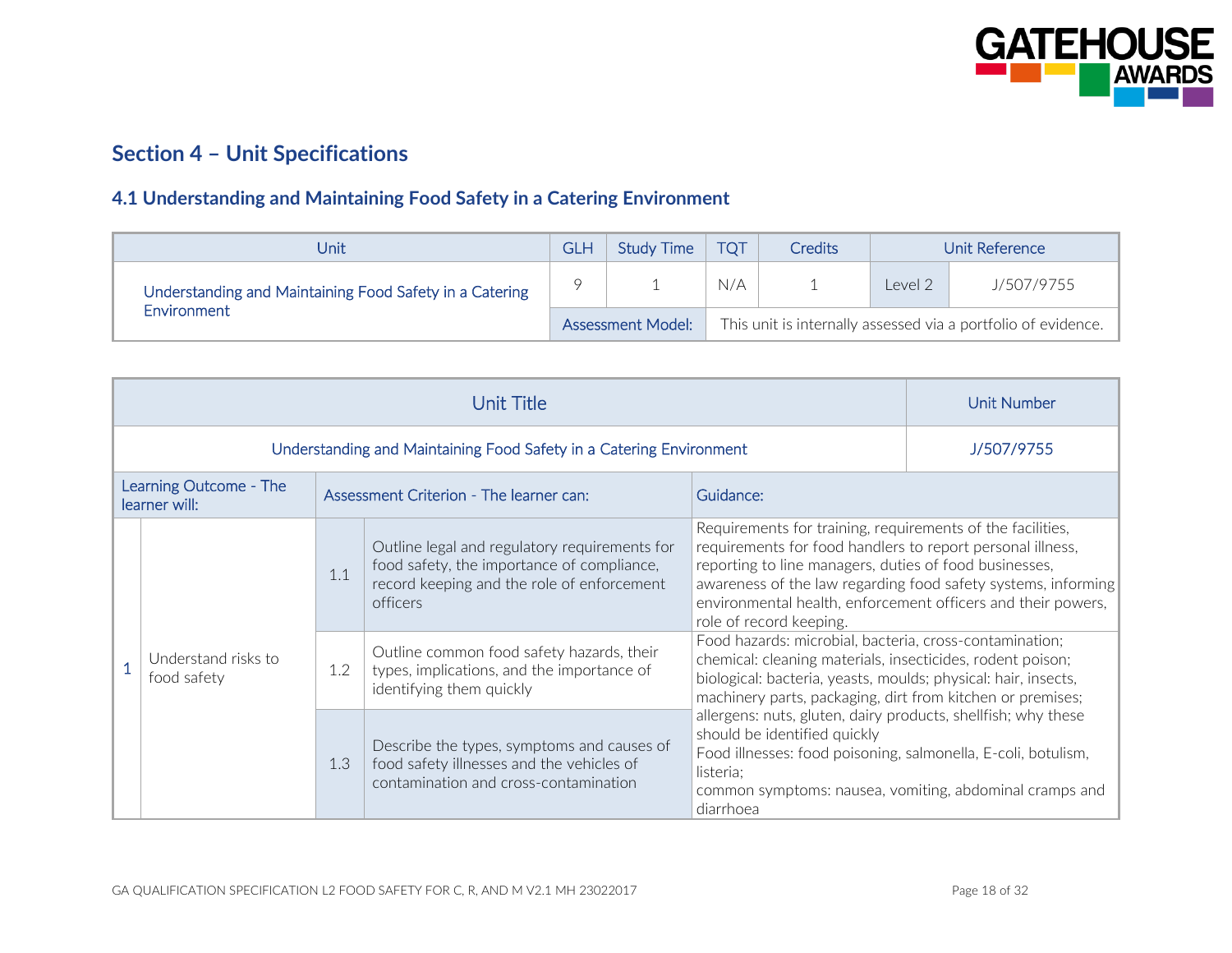

|                |                                                      |     |                                                                                                                                                  | Vehicles: hands, cloths and equipment, hand contact surfaces,<br>food contact surfaces, contamination routes of bacteria,<br>toxins.                                                                                                                                                                                                                                                                                                                                                                          |
|----------------|------------------------------------------------------|-----|--------------------------------------------------------------------------------------------------------------------------------------------------|---------------------------------------------------------------------------------------------------------------------------------------------------------------------------------------------------------------------------------------------------------------------------------------------------------------------------------------------------------------------------------------------------------------------------------------------------------------------------------------------------------------|
|                |                                                      | 1.4 | Describe how safe and unsafe behaviour,<br>including personal hygiene can affect the<br>safety of food                                           | Personal hygiene and behaviour: chewing gum; smoking;<br>washing and drying hands before handling food; clean<br>personal equipment; personal presentation: uniform, hair, hair                                                                                                                                                                                                                                                                                                                               |
|                |                                                      | 1.5 | Outline the importance of risk assessments,<br>effective food safety practices, monitoring,<br>personal hygiene and behaviour for food<br>safety | tied up and back and covered, appropriate footwear, no<br>jewellery or watches; hygiene and freshness (discrete use of<br>cosmetics, short fingernails, no nail varnish, clean hands); care<br>when coughing or sneezing; reporting cuts and wounds,<br>covering of cuts and wounds with appropriate dressings;<br>reporting personal illness to supervisors.<br>Importance of reducing the spread of germs; preventing cross-<br>contamination; business reputation, customer service, health<br>and safety. |
| $\overline{2}$ | Understand how to<br>control risks to food<br>safety | 2.1 | Outline the importance of effective<br>procedures for food storage including<br>separation, temperature control, stock control                   | Prevention of cross-contamination; keeping food for future<br>use; chilling/freezing, wrapping, storage times, defrosting, use-<br>by dates; when to dispose of unused food;. Temperature<br>controls: hot food (above 63o C); chilled food (below 5o C);                                                                                                                                                                                                                                                     |
|                |                                                      | 2.2 | Describe effective procedures for food<br>storage including separation, temperature<br>control, stock control                                    | frozen foods (below -18o C); temperature monitoring<br>(business procedures).<br>Handling deliveries, checking quantity and quality, checking<br>against orders and delivery notes; correct storage of items:<br>refrigerated food, frozen food, dry food and checking<br>temperatures; date marking; stock rotation                                                                                                                                                                                          |
|                |                                                      | 2.3 | Outline the importance of effective<br>procedures for food preparation including<br>cleaning and disinfection of work areas and<br>equipment     | The importance of avoiding food contamination, customer<br>satisfaction, business reputation, health and safety. Minimising<br>bacterial spread; minimising viral spread; work surfaces<br>(porous, non-porous); equipment, e.g. knives, cutting boards,<br>utensils, electrical equipment; reporting problems. Use of                                                                                                                                                                                        |
|                |                                                      | 2.4 | Describe effective procedures for food<br>preparation including cleaning and<br>disinfection of work areas and equipment                         | correct manufacturer's and business cleaning procedures,<br>dilutions, storage of cleaning products and disinfectants; using<br>correct cleaning chemicals and materials; washing; wiping;<br>sanitising; sterilising; checking for cleanliness and good<br>hygiene; checking for safety; cleaning schedules; washing of<br>meat, washing and peeling of fruits and vegetables                                                                                                                                |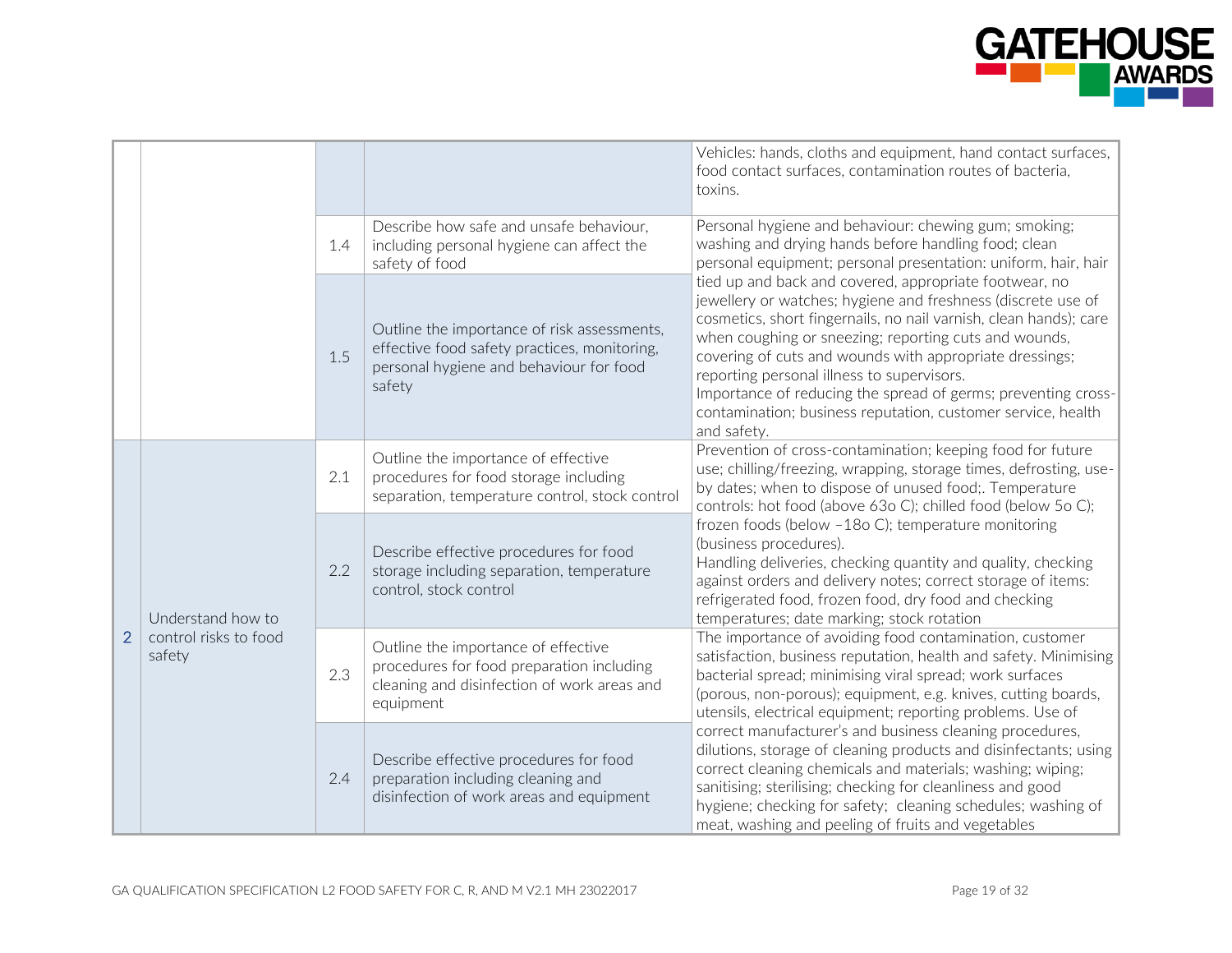

| 2.5  | Outline the importance of effective food<br>handling procedures for cooking, chilling and<br>reheating food     | The importance of avoiding food contamination, customer<br>satisfaction, business reputation, health and safety. Cooking:<br>minimising bacterial activity, applying correct cooking<br>temperatures and cooking times for different foods;<br>Holding food before serving; cooling cooked food not for                                                                                           |
|------|-----------------------------------------------------------------------------------------------------------------|---------------------------------------------------------------------------------------------------------------------------------------------------------------------------------------------------------------------------------------------------------------------------------------------------------------------------------------------------------------------------------------------------|
| 2.6  | Describe effective food handling procedures<br>for cooking, chilling and reheating food                         | immediate consumption; freezing cooked food not for<br>immediate consumption. Chilling: minimising bacterial activity,<br>holding at appropriate temperatures, monitoring duration of<br>chilling process. Reheating: applying appropriate temperatures                                                                                                                                           |
| 2.7  | Outline the importance of effective food<br>handling procedures for serving, holding and<br>transporting food   | The importance of avoiding food contamination, customer<br>satisfaction, business reputation, health and safety. Holding<br>and Serving: applying correct holding temperatures, keeping                                                                                                                                                                                                           |
| 2.8  | Describe effective food handling procedures<br>for serving, holding and transporting food                       | different types of food separate surfaces and utensils used for<br>displaying and serving food clean and hygienic. Transporting:<br>minimising transportation times, temperature controls                                                                                                                                                                                                         |
| 2.9  | Describe the actions that should be taken<br>when a potential hazard is identified, and own<br>role in doing so | Identification of the hazard: quality issues, labelling, etc.;<br>withdraw foods from sale, recall foods already sold; reporting<br>procedure: where the potential hazard has occurred, i.e. in<br>preparation, storage, distribution or transport; level of risk:<br>reporting procedures, informing line managers, reporting to<br>authorities; procedures in own workplace (where applicable). |
| 2.10 | Outline types of waste, effective procedures<br>for handling waste and the importance of<br>doing so            | Non-food waste, e.g. packaging, disposal of equipment. Food<br>waste: food spoilage; recognition of unsafe food (sight, smell,<br>temperature); reporting procedures (line manager, supplier);<br>use-by dates, checking for insect/pest damage, blown cans,<br>broken bottle seals; disposal of unsafe food (returning to<br>supplier, informing environmental health officers                   |
| 2.11 | Outline common pests and signs of<br>infestation, how to prevent pests, and the<br>importance of doing so       | Pest control: checking for problems and infestation; rodents;<br>insects;<br>Importance of reducing contamination, business reputation,<br>customer service, health and safety                                                                                                                                                                                                                    |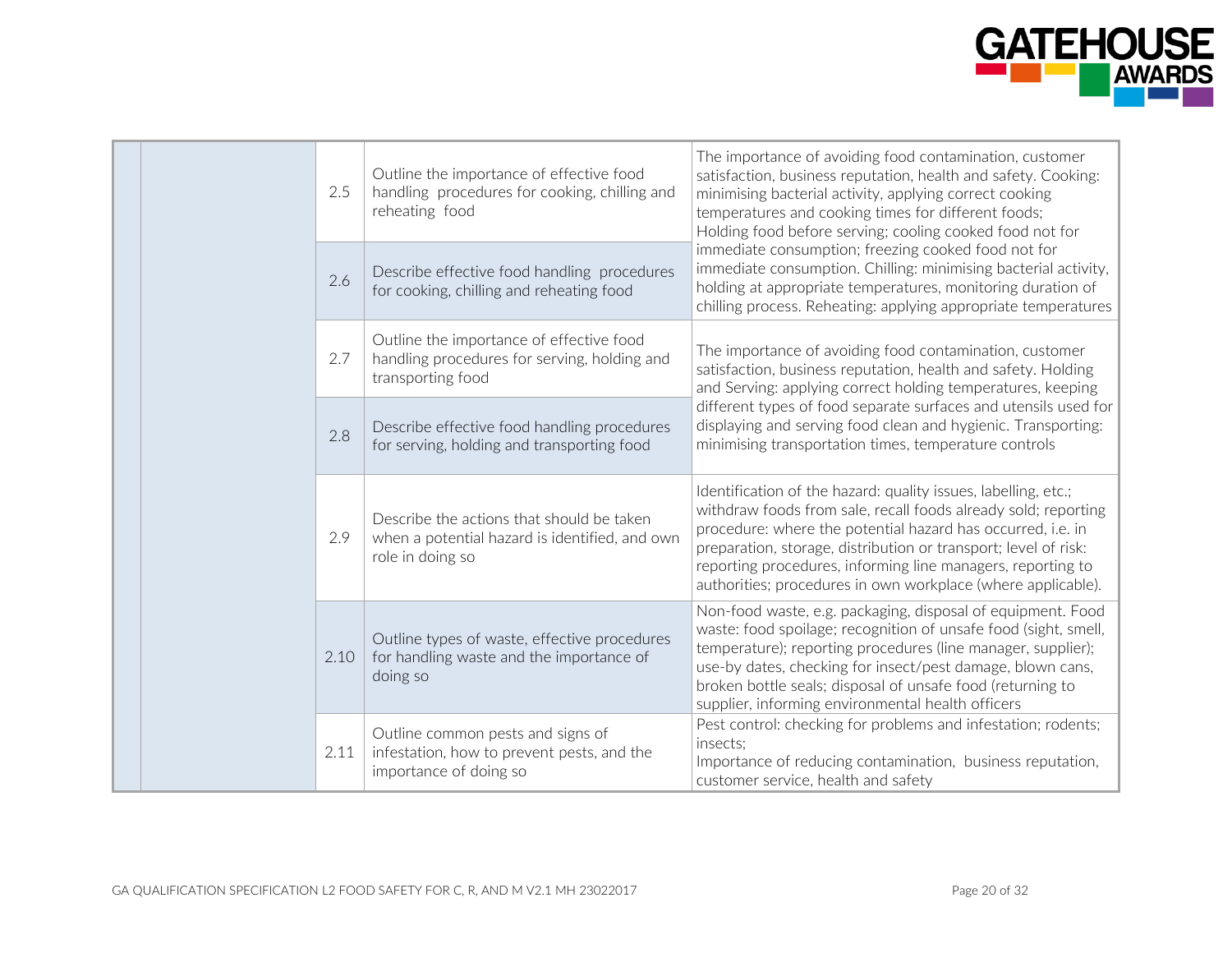

## **4.2 Understanding and Maintaining Food Safety in a Retail Environment**

| Unit                                                  | <b>GLH</b> | Study Time               | <b>TOT</b> | <b>Credits</b> |         | Unit Reference                                                |
|-------------------------------------------------------|------------|--------------------------|------------|----------------|---------|---------------------------------------------------------------|
| Understanding and Maintaining Food Safety in a Retail |            |                          | N/A        |                | Level 2 | R/507/9757                                                    |
| Environment                                           |            | <b>Assessment Model:</b> |            |                |         | This unit is internally assessed via a portfolio of evidence. |

|                                         | Unit Number |                                                                                                                                                       |                                                                                                                                                                                                                                                                                                                                                                                             |            |
|-----------------------------------------|-------------|-------------------------------------------------------------------------------------------------------------------------------------------------------|---------------------------------------------------------------------------------------------------------------------------------------------------------------------------------------------------------------------------------------------------------------------------------------------------------------------------------------------------------------------------------------------|------------|
|                                         |             | Understanding and Maintaining Food Safety in a Retail Environment                                                                                     |                                                                                                                                                                                                                                                                                                                                                                                             | R/507/9757 |
| Learning Outcome - The<br>learner will: |             | Assessment Criterion - The learner can:                                                                                                               | Guidance:                                                                                                                                                                                                                                                                                                                                                                                   |            |
|                                         | 1.1         | Outline legal and regulatory requirements for<br>food safety, the importance of compliance,<br>record keeping and the role of enforcement<br>officers | Requirements for training, requirements of the facilities,<br>requirements for food handlers to report personal illness,<br>reporting to line managers, duties of food businesses,<br>awareness of the law regarding food safety systems, informing<br>environmental health, enforcement officers and their powers,<br>role of record keeping.                                              |            |
| Understand risks to<br>food safety      | 1.2         | Outline common food safety hazards, their<br>types, implications, and the importance of<br>identifying them quickly                                   | Food hazards: microbial, bacteria, cross-contamination;<br>chemical: cleaning materials, insecticides, rodent poison;<br>biological: bacteria, yeasts, moulds; physical: hair, insects,<br>machinery parts, packaging, dirt from kitchen or premises;                                                                                                                                       |            |
|                                         | 1.3         | Describe the types, symptoms and causes of<br>food safety illnesses and the vehicles of<br>contamination and cross-contamination                      | allergens: nuts, gluten, dairy products, shellfish; why these<br>should be identified quickly<br>Food illnesses: food poisoning, salmonella, E-coli, botulism,<br>listeria:<br>common symptoms: nausea, vomiting, abdominal cramps and<br>diarrhoea<br>Vehicles: hands, cloths and equipment, hand contact surfaces,<br>food contact surfaces, contamination routes of bacteria,<br>toxins. |            |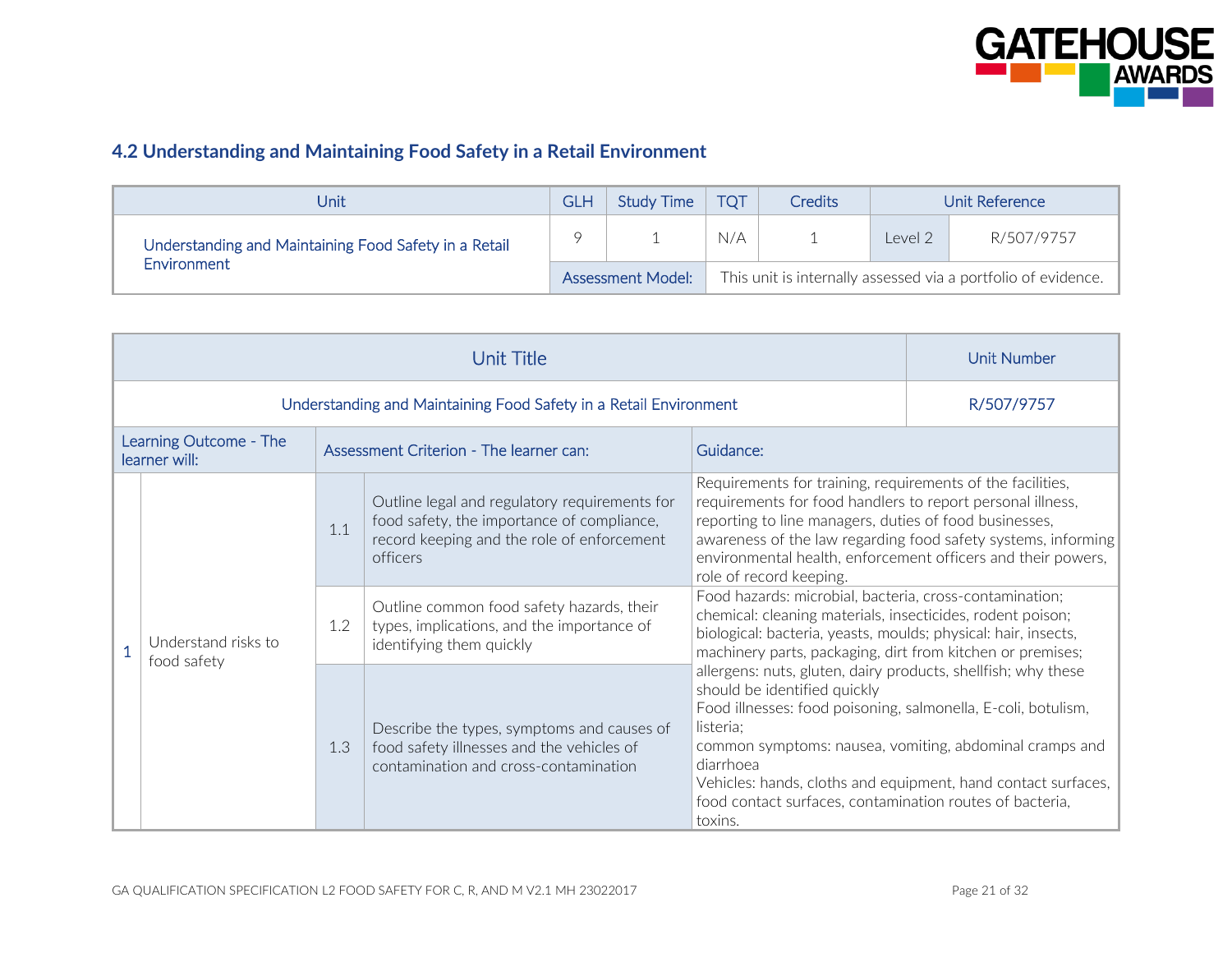

|                |                                 |     | Describe how safe and unsafe behaviour,<br>including personal hygiene can affect the<br>safety of food                                           | Personal hygiene and behaviour: chewing gum; smoking;<br>washing and drying hands before handling food; clean<br>personal equipment; personal presentation: uniform, hair, hair                                                                                                                                                                                                                                                                                                                               |
|----------------|---------------------------------|-----|--------------------------------------------------------------------------------------------------------------------------------------------------|---------------------------------------------------------------------------------------------------------------------------------------------------------------------------------------------------------------------------------------------------------------------------------------------------------------------------------------------------------------------------------------------------------------------------------------------------------------------------------------------------------------|
|                |                                 | 1.5 | Outline the importance of risk assessments,<br>effective food safety practices, monitoring,<br>personal hygiene and behaviour for food<br>safety | tied up and back and covered, appropriate footwear, no<br>jewellery or watches; hygiene and freshness (discrete use of<br>cosmetics, short fingernails, no nail varnish, clean hands); care<br>when coughing or sneezing; reporting cuts and wounds,<br>covering of cuts and wounds with appropriate dressings;<br>reporting personal illness to supervisors.<br>Importance of reducing the spread of germs; preventing cross-<br>contamination; business reputation, customer service, health<br>and safety. |
|                |                                 | 2.1 | Outline the importance of effective<br>procedures for food storage including<br>separation, temperature control, stock control                   | Prevention of cross-contamination; keeping food for future<br>use; chilling/freezing, wrapping, storage times, defrosting, use-<br>by dates; when to dispose of unused food;. Temperature<br>controls: hot food (above 63o C); chilled food (below 5o C);                                                                                                                                                                                                                                                     |
| $\overline{2}$ | Understand how to               | 2.2 | Describe effective procedures for food<br>storage including separation, temperature<br>control, stock control                                    | frozen foods (below -18o C); temperature monitoring<br>(business procedures).<br>Handling deliveries, checking quantity and quality, checking<br>against orders and delivery notes; correct storage of items:<br>refrigerated food, frozen food, dry food and checking<br>temperatures; date marking; stock rotation                                                                                                                                                                                          |
|                | control risks to food<br>safety | 2.3 | Outline the importance of effective<br>procedures for food preparation including<br>cleaning and disinfection of work areas and<br>equipment     | The importance of avoiding food contamination, customer<br>satisfaction, business reputation, health and safety. Minimising<br>bacterial spread; minimising viral spread; work surfaces<br>(porous, non-porous); equipment, e.g. knives, cutting boards,<br>utensils, electrical equipment; reporting problems. Use of                                                                                                                                                                                        |
|                |                                 | 2.4 | Describe effective procedures for food<br>preparation including cleaning and<br>disinfection of work areas and equipment                         | correct manufacturer's and business cleaning procedures,<br>dilutions, storage of cleaning products and disinfectants; using<br>correct cleaning chemicals and materials; washing; wiping;<br>sanitising; sterilising; checking for cleanliness and good<br>hygiene; checking for safety; cleaning schedules; washing of<br>meat, washing and peeling of fruits and vegetables                                                                                                                                |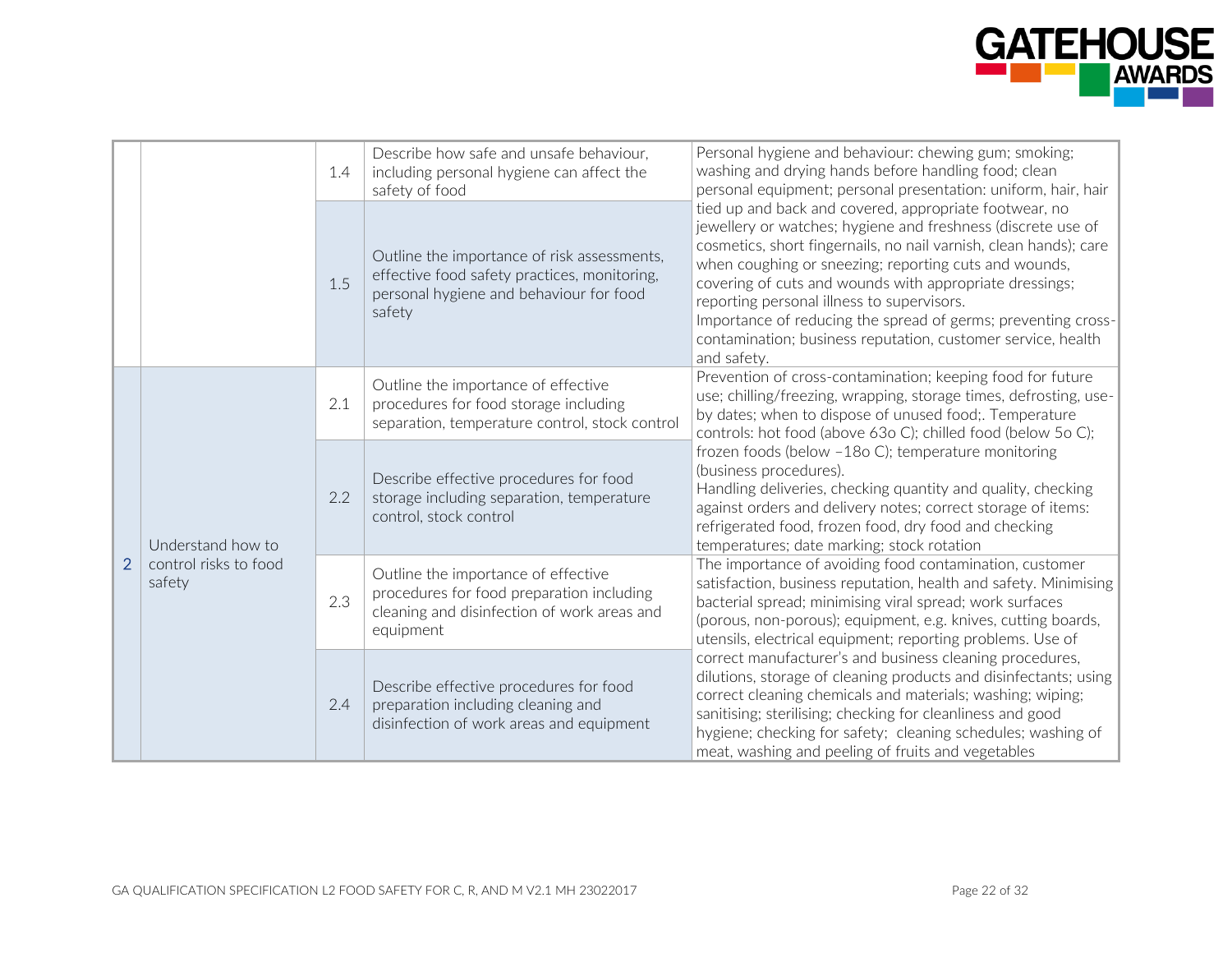

|     |      |                                                                                                                 | The importance of avoiding food contamination, customer                                                                                                                                                                                                                                                                                                                                           |
|-----|------|-----------------------------------------------------------------------------------------------------------------|---------------------------------------------------------------------------------------------------------------------------------------------------------------------------------------------------------------------------------------------------------------------------------------------------------------------------------------------------------------------------------------------------|
|     | 2.5  | Outline the importance of effective food<br>handling procedures for cooking, chilling and<br>reheating food     | satisfaction, business reputation, health and safety. Cooking:<br>minimising bacterial activity, applying correct cooking<br>temperatures and cooking times for different foods;<br>Holding food before serving; cooling cooked food not for                                                                                                                                                      |
|     | 2.6  | Describe effective food handling procedures<br>for cooking, chilling and reheating food                         | immediate consumption; freezing cooked food not for<br>immediate consumption. Chilling: minimising bacterial activity,<br>holding at appropriate temperatures, monitoring duration of<br>chilling process. Reheating: applying appropriate temperatures                                                                                                                                           |
|     | 2.7  | Outline the importance of effective food<br>handling procedures for serving, holding and<br>transporting food   | The importance of avoiding food contamination, customer<br>satisfaction, business reputation, health and safety. Holding<br>and Serving: applying correct holding temperatures, keeping                                                                                                                                                                                                           |
|     | 2.8  | Describe effective food handling procedures<br>for serving, holding and transporting food                       | different types of food separate surfaces and utensils used for<br>displaying and serving food clean and hygienic. Transporting:<br>minimising transportation times, temperature controls                                                                                                                                                                                                         |
| 2.9 |      | Describe the actions that should be taken<br>when a potential hazard is identified, and own<br>role in doing so | Identification of the hazard: quality issues, labelling, etc.;<br>withdraw foods from sale, recall foods already sold; reporting<br>procedure: where the potential hazard has occurred, i.e. in<br>preparation, storage, distribution or transport; level of risk:<br>reporting procedures, informing line managers, reporting to<br>authorities; procedures in own workplace (where applicable). |
|     | 2.10 | Outline types of waste, effective procedures<br>for handling waste and the importance of<br>doing so            | Non-food waste, e.g. packaging, disposal of equipment. Food<br>waste: food spoilage; recognition of unsafe food (sight, smell,<br>temperature); reporting procedures (line manager, supplier);<br>use-by dates, checking for insect/pest damage, blown cans,<br>broken bottle seals; disposal of unsafe food (returning to<br>supplier, informing environmental health officers                   |
|     | 2.11 | Outline common pests and signs of<br>infestation, how to prevent pests, and the<br>importance of doing so       | Pest control: checking for problems and infestation; rodents;<br>insects:<br>Importance of reducing contamination, business reputation,<br>customer service, health and safety                                                                                                                                                                                                                    |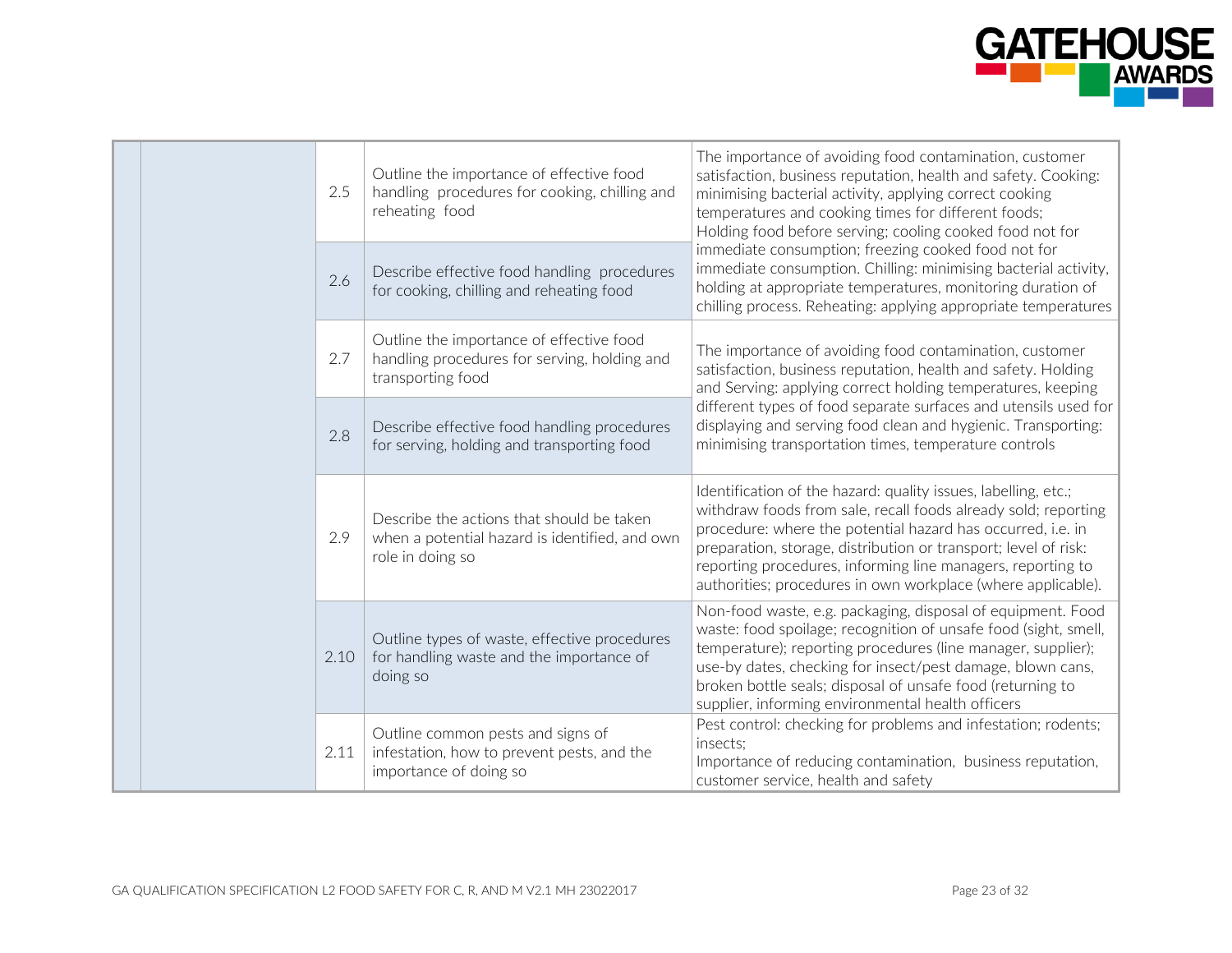

## **4.3 Understanding and Maintaining Food Safety in a Manufacturing Environment**

| Unit                                           |                                                                                           | Study Time | <b>TOT</b> | <b>Credits</b> | Unit Reference |            |
|------------------------------------------------|-------------------------------------------------------------------------------------------|------------|------------|----------------|----------------|------------|
| Understanding and Maintaining Food Safety in a |                                                                                           |            | N/A        |                | Level 2        | K/508/0610 |
| <b>Manufacturing Environment</b>               | This unit is internally assessed via a portfolio of evidence.<br><b>Assessment Model:</b> |            |            |                |                |            |

|                                         |                                                                          | <b>Unit Number</b> |                                                                                                                                                       |                                                                                                                                                                                                                                                                                                                                                                                                                                                                                                                                                                                                                                                                                                                                                                                                                                                                                                                                                                                                        |  |
|-----------------------------------------|--------------------------------------------------------------------------|--------------------|-------------------------------------------------------------------------------------------------------------------------------------------------------|--------------------------------------------------------------------------------------------------------------------------------------------------------------------------------------------------------------------------------------------------------------------------------------------------------------------------------------------------------------------------------------------------------------------------------------------------------------------------------------------------------------------------------------------------------------------------------------------------------------------------------------------------------------------------------------------------------------------------------------------------------------------------------------------------------------------------------------------------------------------------------------------------------------------------------------------------------------------------------------------------------|--|
|                                         | Understanding and Maintaining Food Safety in a Manufacturing Environment | K/508/0610         |                                                                                                                                                       |                                                                                                                                                                                                                                                                                                                                                                                                                                                                                                                                                                                                                                                                                                                                                                                                                                                                                                                                                                                                        |  |
| Learning Outcome - The<br>learner will: |                                                                          |                    | Assessment Criterion - The learner can:                                                                                                               | Guidance:                                                                                                                                                                                                                                                                                                                                                                                                                                                                                                                                                                                                                                                                                                                                                                                                                                                                                                                                                                                              |  |
|                                         | Understand risks to<br>food safety                                       | 1.1                | Outline legal and regulatory requirements for<br>food safety, the importance of compliance,<br>record keeping and the role of enforcement<br>officers | Requirements for training, requirements of the facilities,<br>requirements for food handlers to report personal illness,<br>reporting to line managers, duties of food businesses,<br>awareness of the law regarding food safety systems, informing<br>environmental health, enforcement officers and their powers,<br>role of record keeping.<br>Food hazards: microbial, bacteria, cross-contamination;<br>chemical: cleaning materials, insecticides, rodent poison;<br>biological: bacteria, yeasts, moulds; physical: hair, insects,<br>machinery parts, packaging, dirt from kitchen or premises;<br>allergens: nuts, gluten, dairy products, shellfish; why these<br>should be identified quickly<br>Food illnesses: food poisoning, salmonella, E-coli, botulism,<br>listeria:<br>common symptoms: nausea, vomiting, abdominal cramps and<br>diarrhoea<br>Vehicles: hands, cloths and equipment, hand contact surfaces,<br>food contact surfaces, contamination routes of bacteria,<br>toxins. |  |
|                                         |                                                                          | 1.2                | Outline common food safety hazards, their<br>types, implications, and the importance of<br>identifying them quickly                                   |                                                                                                                                                                                                                                                                                                                                                                                                                                                                                                                                                                                                                                                                                                                                                                                                                                                                                                                                                                                                        |  |
|                                         |                                                                          | 1.3                | Describe the types, symptoms and causes of<br>food safety illnesses and the vehicles of<br>contamination and cross-contamination                      |                                                                                                                                                                                                                                                                                                                                                                                                                                                                                                                                                                                                                                                                                                                                                                                                                                                                                                                                                                                                        |  |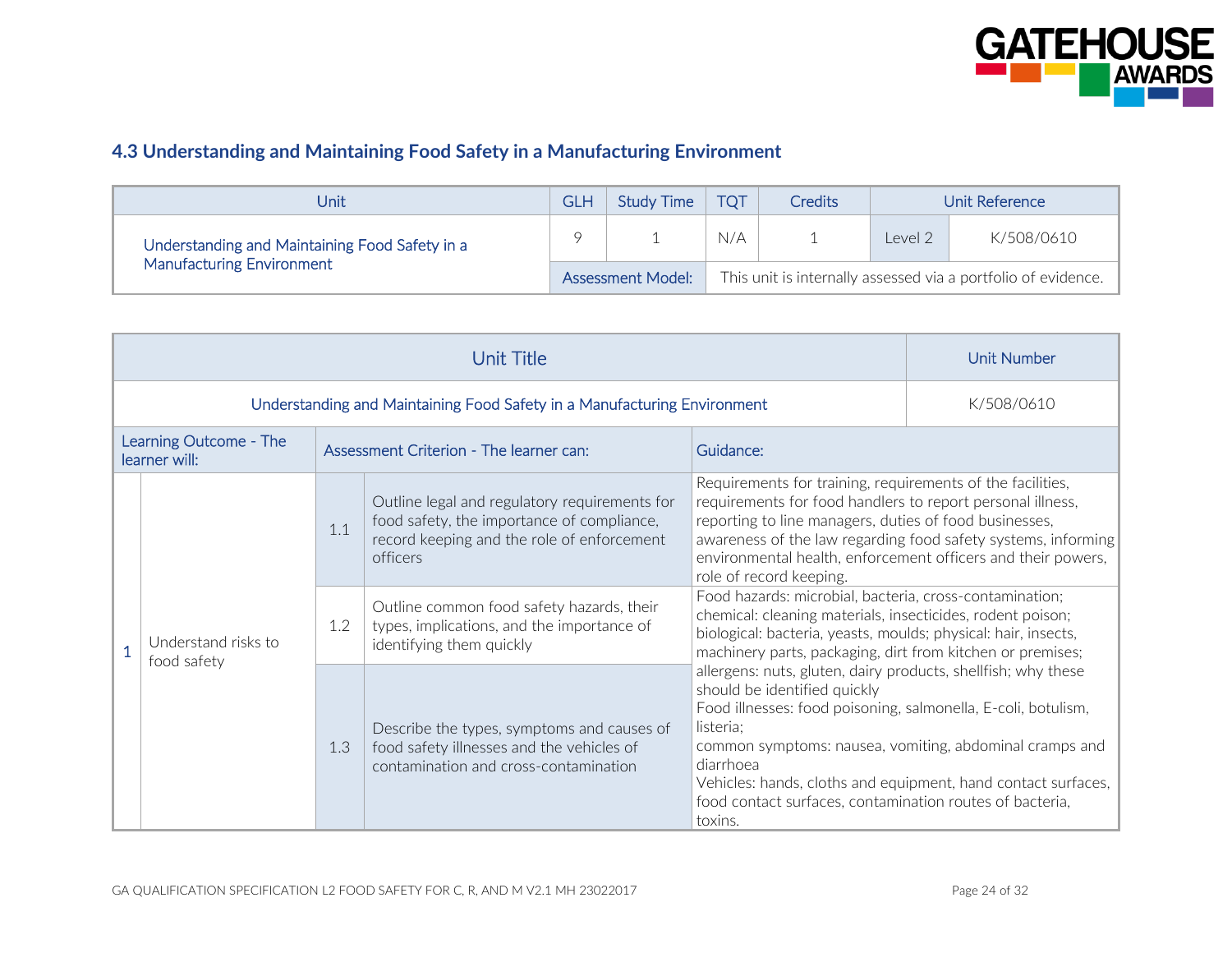

|                |                                                      | 1.4 | Describe how safe and unsafe behaviour,<br>including personal hygiene can affect the<br>safety of food                                                      | Personal hygiene and behaviour: chewing gum; smoking;<br>washing and drying hands before handling food; clean<br>personal equipment; personal presentation: uniform, hair, hair                                                                                                                                                                                                                                                                                                                                                                |
|----------------|------------------------------------------------------|-----|-------------------------------------------------------------------------------------------------------------------------------------------------------------|------------------------------------------------------------------------------------------------------------------------------------------------------------------------------------------------------------------------------------------------------------------------------------------------------------------------------------------------------------------------------------------------------------------------------------------------------------------------------------------------------------------------------------------------|
|                |                                                      | 1.5 | Outline the importance of risk assessments,<br>effective food safety practices, monitoring,<br>personal hygiene and behaviour for food<br>safety            | tied up and back and covered, appropriate footwear, no<br>jewellery or watches; hygiene and freshness (discrete use of<br>cosmetics, short fingernails, no nail varnish, clean hands); care<br>when coughing or sneezing; reporting cuts and wounds,<br>covering of cuts and wounds with appropriate dressings;<br>reporting personal illness to supervisors.<br>Importance of reducing the spread of germs; preventing cross-<br>contamination; business reputation, customer service, health<br>and safety.                                  |
| $\overline{2}$ |                                                      | 2.1 | Outline the importance of effective<br>procedures for food storage including<br>separation, temperature control, stock control                              | Prevention of cross-contamination; keeping food for future<br>use; chilling/freezing, wrapping, storage times, defrosting, use-<br>by dates; when to dispose of unused food;. Temperature<br>controls: hot food (above 63o C); chilled food (below 5o C);                                                                                                                                                                                                                                                                                      |
|                | Understand how to<br>control risks to food<br>safety | 2.2 | Describe effective procedures for food<br>storage including separation, temperature<br>control, stock control                                               | frozen foods (below -18o C); temperature monitoring<br>(business procedures).<br>Handling deliveries, checking quantity and quality, checking<br>against orders and delivery notes; correct storage of items:<br>refrigerated food, frozen food, dry food and checking<br>temperatures; date marking; stock rotation<br>Storage of food items separately from any potential<br>contaminants, including cleaning chemicals, machinery oil,<br>lubricants etc.<br>Factory and warehouse ventilation systems well designed and<br>in good repair. |
|                |                                                      | 2.3 | Outline the importance of effective<br>procedures for food preparation and<br>processing including cleaning and disinfection<br>of work areas and equipment | The importance of avoiding food contamination, customer<br>satisfaction, business reputation, health and safety. Minimising<br>bacterial spread; minimising viral spread; work surfaces<br>(porous, non-porous); equipment, e.g. knives, cutting boards,<br>utensils, electrical equipment; reporting problems. Use of                                                                                                                                                                                                                         |
|                |                                                      | 2.4 | Describe effective procedures for food<br>preparation and processing including cleaning<br>and disinfection of work areas and equipment                     | correct manufacturer's and business cleaning procedures,<br>dilutions, storage of cleaning products and disinfectants; using<br>correct cleaning chemicals and materials; washing; wiping;<br>sanitising; sterilising; checking for cleanliness and good                                                                                                                                                                                                                                                                                       |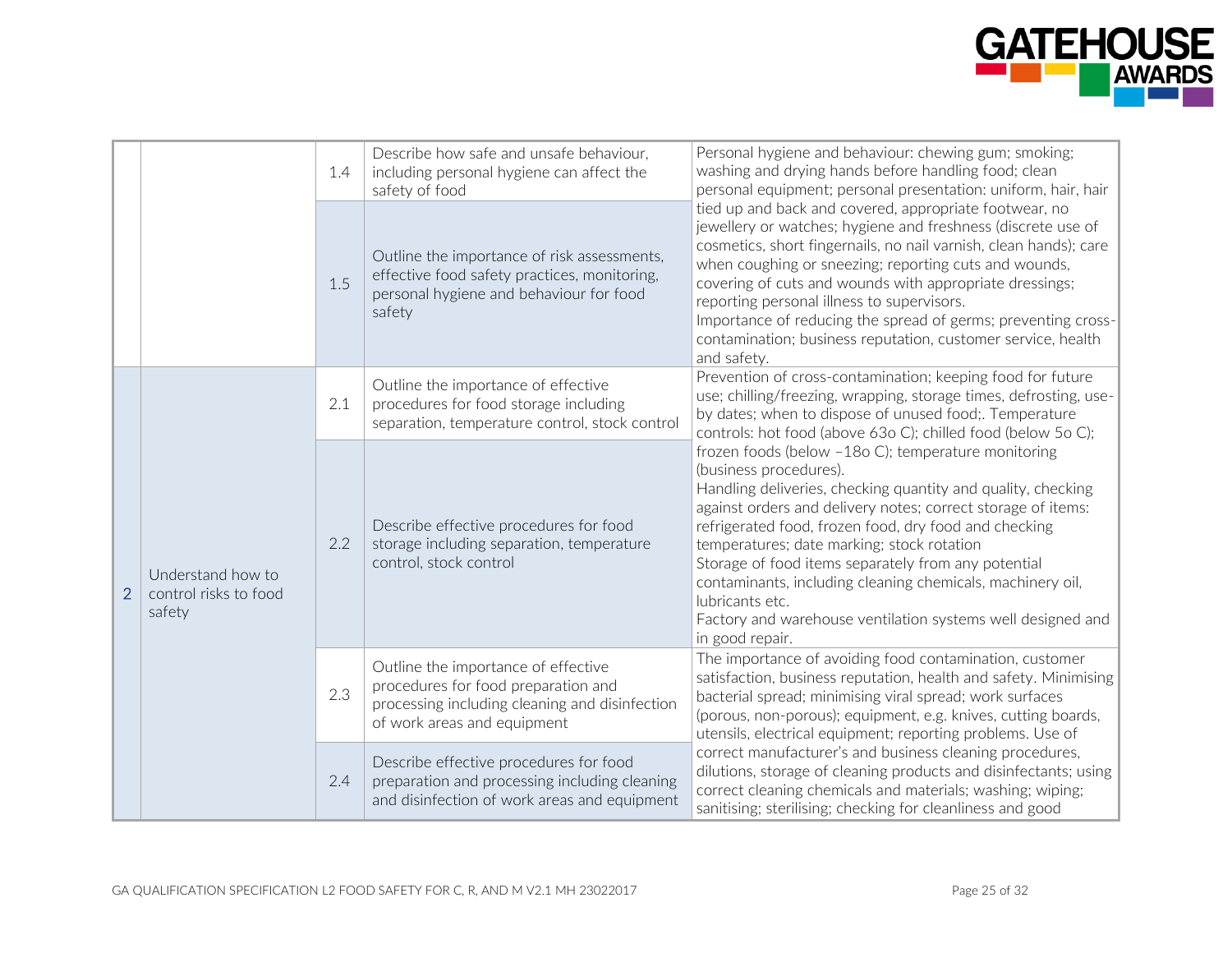

|  |  |     |                                                                                                                 | hygiene; checking for safety; cleaning schedules; washing of<br>meat, washing and peeling of fruits and vegetables<br>Storage of food items separately from any potential<br>contaminants, including cleaning chemicals, machinery oil,<br>lubricants etc.<br>Factory and warehouse ventilation systems well designed and<br>in good repair.                                                      |
|--|--|-----|-----------------------------------------------------------------------------------------------------------------|---------------------------------------------------------------------------------------------------------------------------------------------------------------------------------------------------------------------------------------------------------------------------------------------------------------------------------------------------------------------------------------------------|
|  |  | 2.5 | Outline the importance of effective food<br>handling procedures for packing, handling,<br>and transporting food | The importance of avoiding food contamination, customer<br>satisfaction, business reputation, health and safety. Holding<br>and Serving: applying correct holding temperatures, keeping<br>different types of food separate surfaces and utensils used for                                                                                                                                        |
|  |  | 2.6 | Describe effective food handling procedures<br>for packing, handling, and transporting food                     | displaying and serving food clean and hygienic. Transporting:<br>minimising transportation times, temperature controls<br>Storage of food items separately from any potential<br>contaminants, including cleaning chemicals, machinery oil,<br>lubricants etc.<br>Factory and warehouse ventilation systems well designed and<br>in good repair.                                                  |
|  |  | 2.7 | Describe the actions that should be taken<br>when a potential hazard is identified, and own<br>role in doing so | Identification of the hazard: quality issues, labelling, etc.;<br>withdraw foods from sale, recall foods already sold; reporting<br>procedure: where the potential hazard has occurred, i.e. in<br>preparation, storage, distribution or transport; level of risk:<br>reporting procedures, informing line managers, reporting to<br>authorities; procedures in own workplace (where applicable). |
|  |  | 2.8 | Outline types of waste, effective procedures<br>for handling waste and the importance of<br>doing so            | Non-food waste, e.g. packaging, disposal of equipment. Food<br>waste: food spoilage; recognition of unsafe food (sight, smell,<br>temperature); reporting procedures (line manager, supplier);<br>use-by dates, checking for insect/pest damage, blown cans,<br>broken bottle seals; disposal of unsafe food (returning to<br>supplier, informing environmental health officers                   |
|  |  | 2.9 | Outline common pests and signs of<br>infestation, how to prevent pests, and the<br>importance of doing so       | Pest control: checking for problems and infestation; rodents;<br>insects;<br>Importance of reducing contamination, business reputation,<br>customer service, health and safety                                                                                                                                                                                                                    |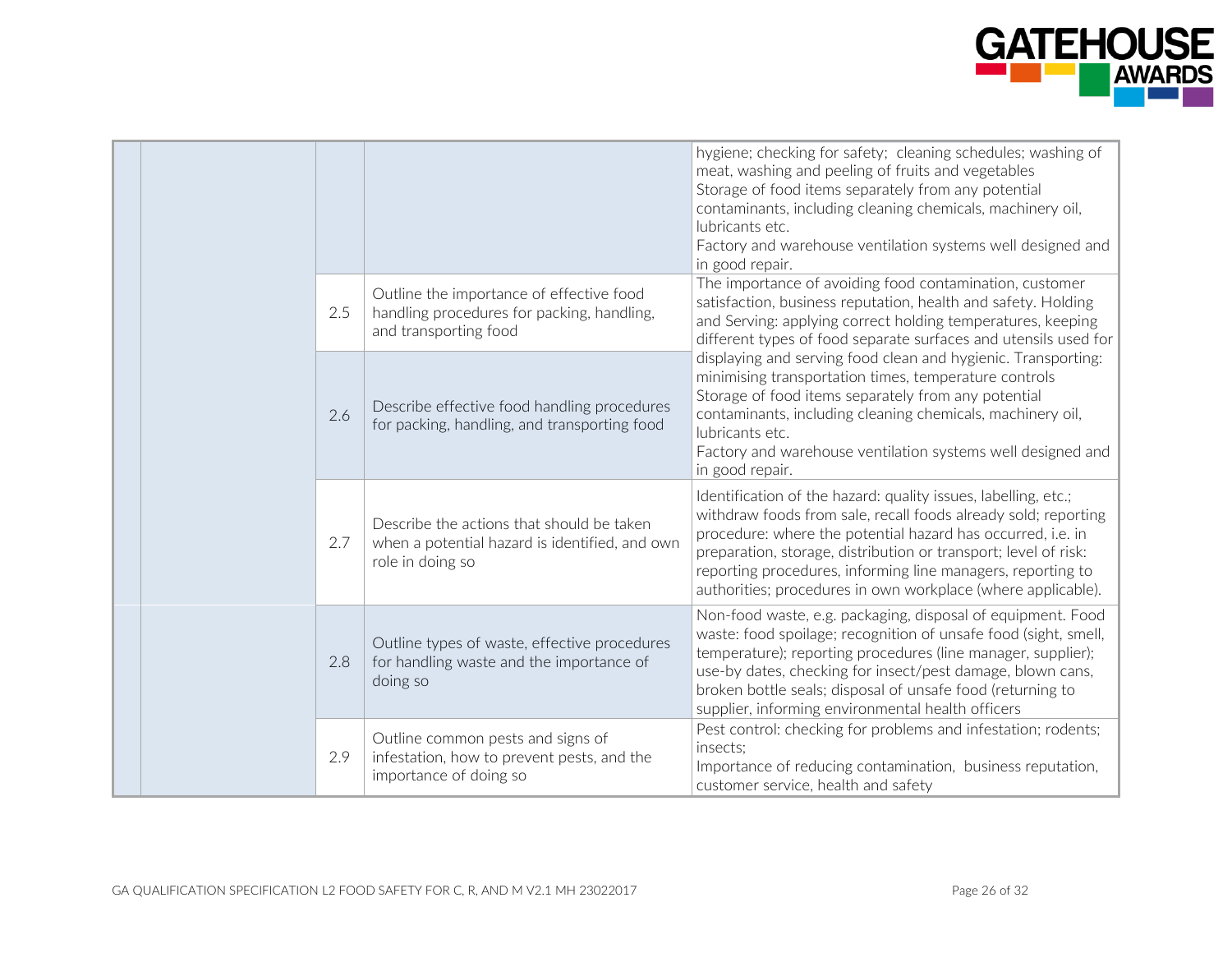

|  | 2.10 | Outline effective procedures for dealing with<br>food spoilage, including recognition, reporting<br>and disposal, and the importance of doing so | Signs of spoilage including touch, smell, appearance of<br>different food items in wholesome and spoiled condition. The<br>need to report spoiled food items to a supervisor or manager.<br>Procedures for effective disposal of spoiled food items - in |
|--|------|--------------------------------------------------------------------------------------------------------------------------------------------------|----------------------------------------------------------------------------------------------------------------------------------------------------------------------------------------------------------------------------------------------------------|
|  |      |                                                                                                                                                  | lined containers, out of food preparation and storage areas.                                                                                                                                                                                             |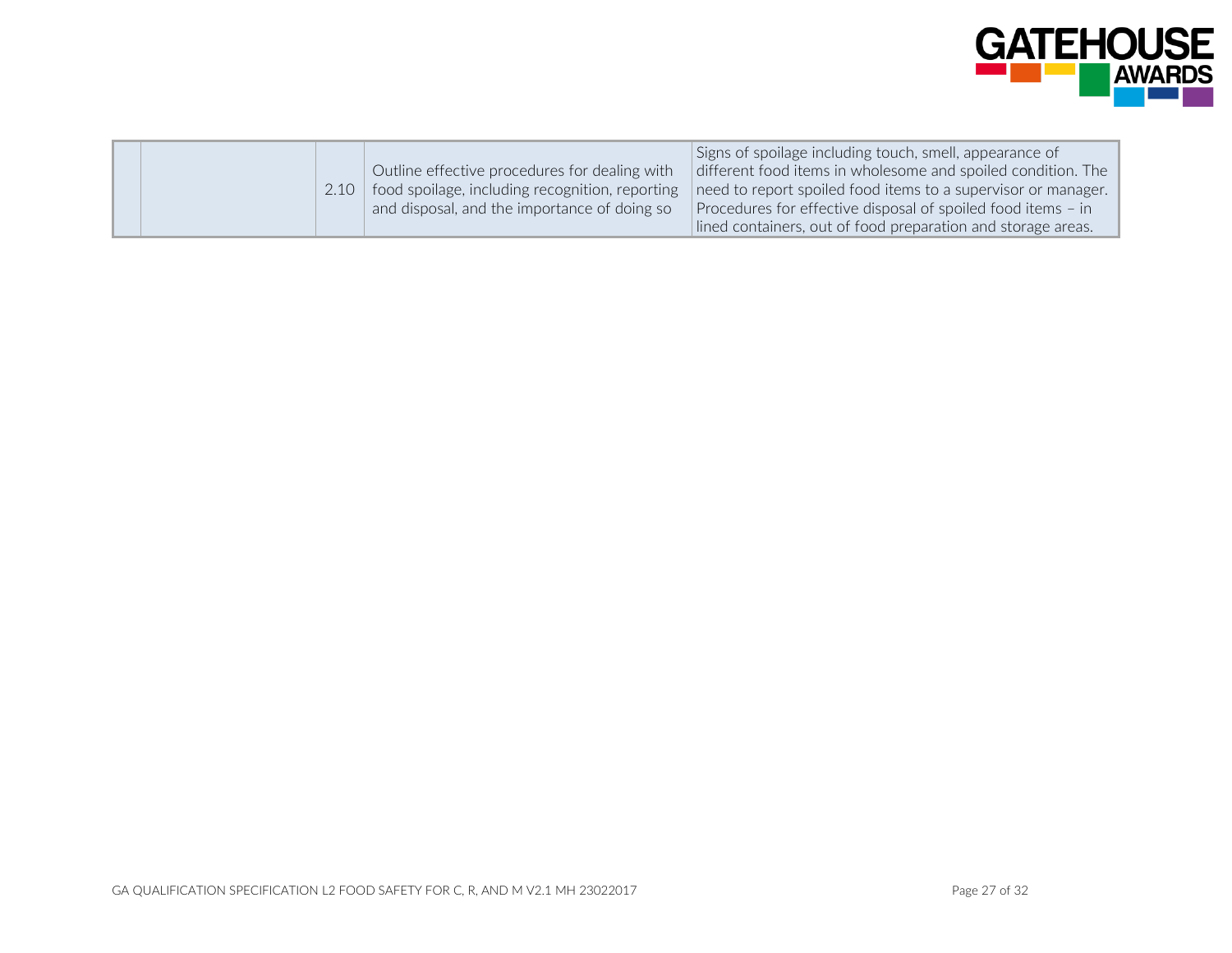## **Appendix 1: Internal Moderation and Quality Assurance Regulations and Guidance**

#### **3.1 Introduction to Internal Moderation**

Internal Moderation is a centre's internal system that ensures learner evidence is complete and genuinely meets all the required criteria by which the learner is judged to have met in order to be awarded a qualification. The process involves regularly sampling and evaluating the centre's assessment practices and decisions, and it is the Internal Moderator's responsibility to act on their findings to ensure consistency and fairness.

Ensuring quality standards are maintained and are consistent within and across a centre's provision is the responsibility of the head of centre, who must ensure that suitable staff are in place to act as Internal Moderator(s) and provide full support and standards scrutiny of the centre's Assessment decisions.

#### **3.2 Internal Moderation Processes**

Internal Moderation involves three key processes: co-ordination of the assessment process, standardisation of assessment practice, and sampling of assessed work.

These processes are conducted by one Internal Moderator or, if there is more than one, a team of Internal Moderators who are under the direction of a Lead Internal Moderator.

Information about the experience and qualification requirements for Internal Moderators is provided in the *Qualification Specification.*

#### **3.3. Co-ordination of the Assessment Process**

Prior to delivery commencing, it is the Internal Moderator who will confirm that assessment tasks are appropriate. This may involve checking that proposed assessment activities, plans for practical assessments, or the briefs of any assignments or reports are fit for purpose. It may also include checking that internal tests or examination materials are fit for purpose.

In order to ensure that the planned assessment activities and materials are fit for purpose, the Internal Moderator will consider and judge whether the activities and materials provide inclusive opportunities for all learners to meet the assessment objectives and generate evidence which is current, reliable, authentic, valid, able to be evaluated and sufficient to meet the requirements of the qualification.

During delivery of assessment, Internal Moderators will work with the Assessment team, ensuring that assessment practices are being carried out correctly. This may involve observing assessment taking place.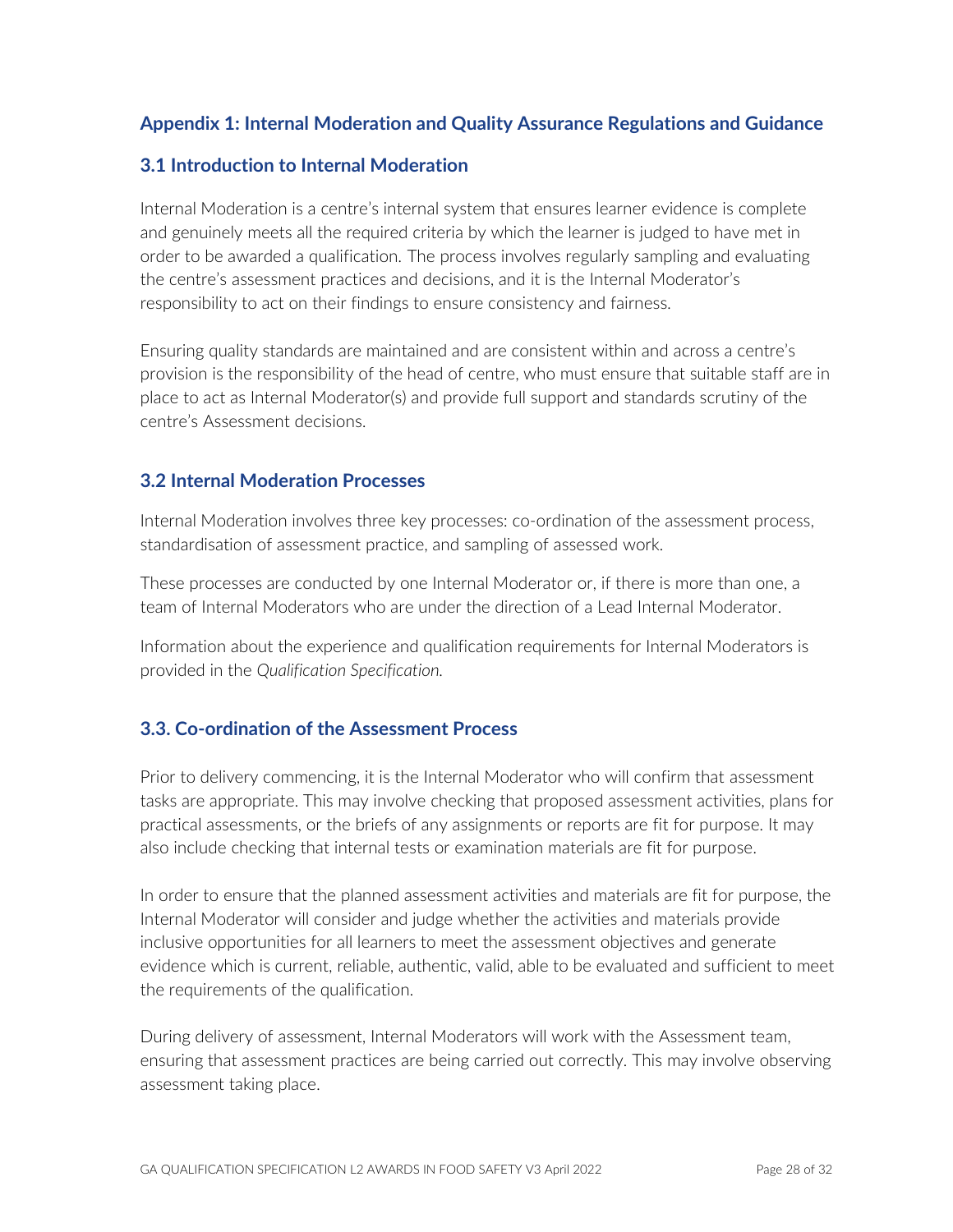#### **3.4 Standardisation of Assessment**

The standardisation process helps to ensure that all centre staff involved in the delivery, assessment and quality assurance are consistent and fair to all learners and interpret and follow the requirements of the qualification in the same way.

Internal Moderators are expected to ensure high levels of consistency across Assessors and centre delivery sites through sharing good practice and providing feedback and support, doing so accurately and in good time. The internal Moderator may highlight areas for further CPD or additional training as necessary.

#### **3.5. Sampling Process**

When planning and carrying out internal moderation activities, it is important that the Internal Moderator works to a sound sampling strategy to ensure that standardisation of assessment decisions can take place.

A centre's sampling strategy involves reviewing the quality of Assessor's judgements, which will include reviewing learner work.

The learner work may be sampled before the learner has completed the full qualification, for example by sampling one or two assignments, topic areas or units, as the learner completes them.

The Internal Moderator should check that planning and reviewing has taken place and feedback is given to learners by the Assessor. The Internal Moderator will also check and confirm the accuracy of the application of any mark schemes, guidance and overall assessment decisions.

The Internal Moderator will therefore be able to evaluate the quality and consistency of the Assessor's assessment decisions and be able to identify any problems at an early stage. It will highlight individual Assessor training and development needs, which in turn can inform the programme of CPD for the assessment team as a whole.

The Internal Moderator must plan their sampling activities as outlined below.

#### **3.6 Establishing a Sampling Strategy**

Sampling should enable the Internal Moderator to evaluate how Assessors have reached their decisions. They must be able to follow documentation which clearly shows that Assessors have checked that the evidence presented meets the rules of evidence.

Evidence must be confirmed by Assessors as 'CRAVES'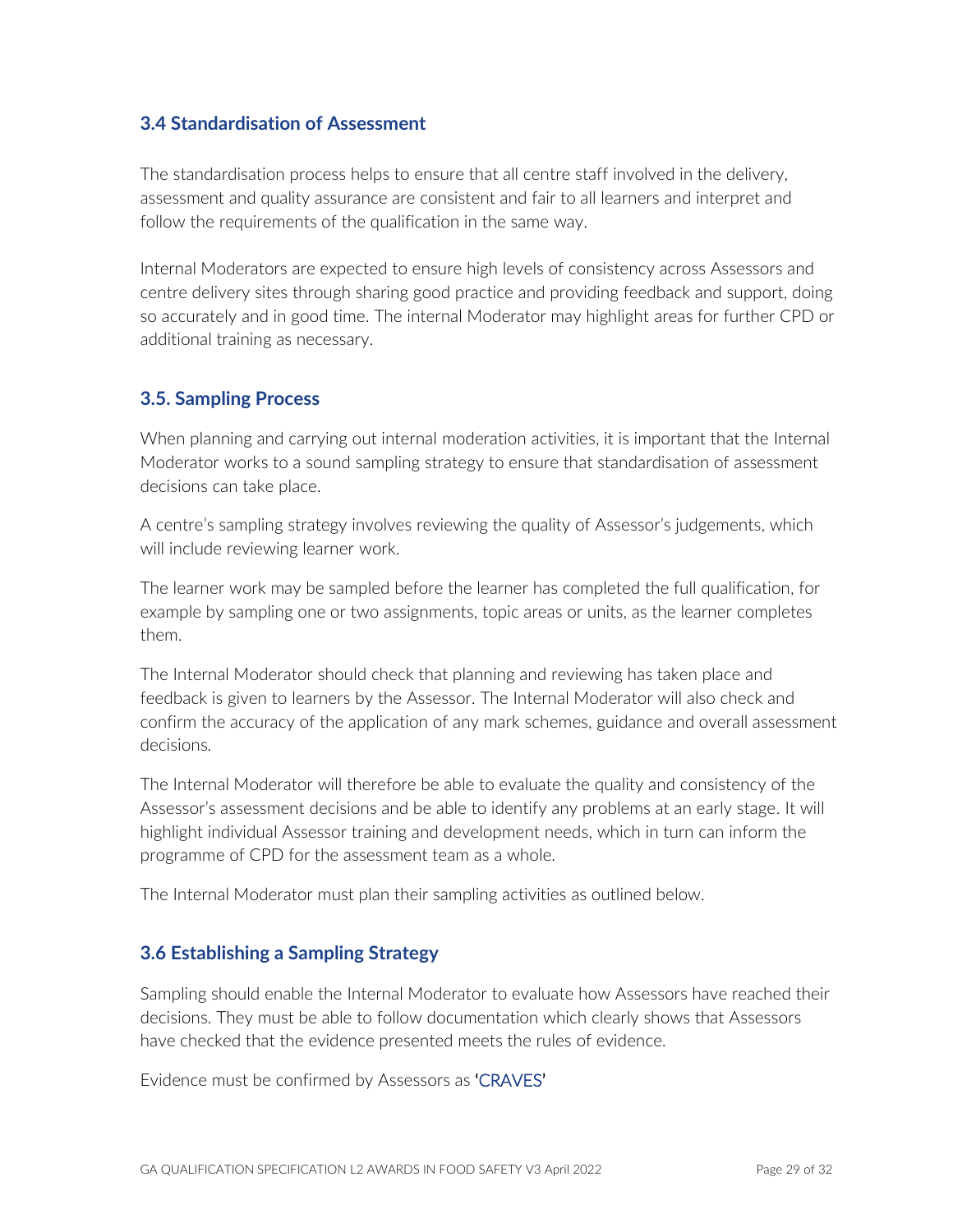- Current: the work is relevant at the time of the assessment
- Reliable: the work is consistent with that produced by other learners
- Authentic: the work is the learner's own work
- Valid: the work is relevant and appropriate to the subject being assessed and is at the required level
- Evaluated: where the learner has not been assessed as competent, the deficiencies have been clearly and accurately identified via feedback to the learner resulting in improvements in knowledge or competency leading to the award
- Sufficient: the work covers the expected learning outcomes and any range statements as specified in the criteria or requirements in the assessment strategy.

## **3.7 Planning Sampling Activities**

The Internal Moderator should consider the following when considering the volume of work that they should sample:

- the learners' ethnic origin, age and gender to ensure a representative range of learners are sampled
- the Assessors' experience and qualifications, workload and their occupational competence. For example, if Assessors are qualified and experienced it may not be necessary to look at everything in a learner's portfolio. If Assessors have less than 12 months' experience, are new to the centre or a particular qualification, or perhaps have not assessed for a length of time, the Internal Moderator will need to sample substantially more of their decisions for the first 6 - 12 months
- the full range of assessment methods used for any one qualification, for example observation, witness testimony, professional discussion, reflective accounts, questioning, assignments, products, RPL, simulation, etc and ensure a good, representative range of assessment evidence is sampled
- previous feedback to Assessors regarding good practice and/or involved highlighting development needs, for example If the Internal Moderator has a particular concern regarding the assessment decisions of a particular Assessor they should focus on increasing the volume of work from that Assessor to continue increased monitoring and evaluation of risk
- whether any changes have been implemented relating to the assessment of the qualification or its units, for example if there have been amendments to the qualification specification, or instances where industry practice or legislation has changed
- the range of locations where assessments have taken place
- the sampling process must not be determined by any rule of thumb such as '10%.'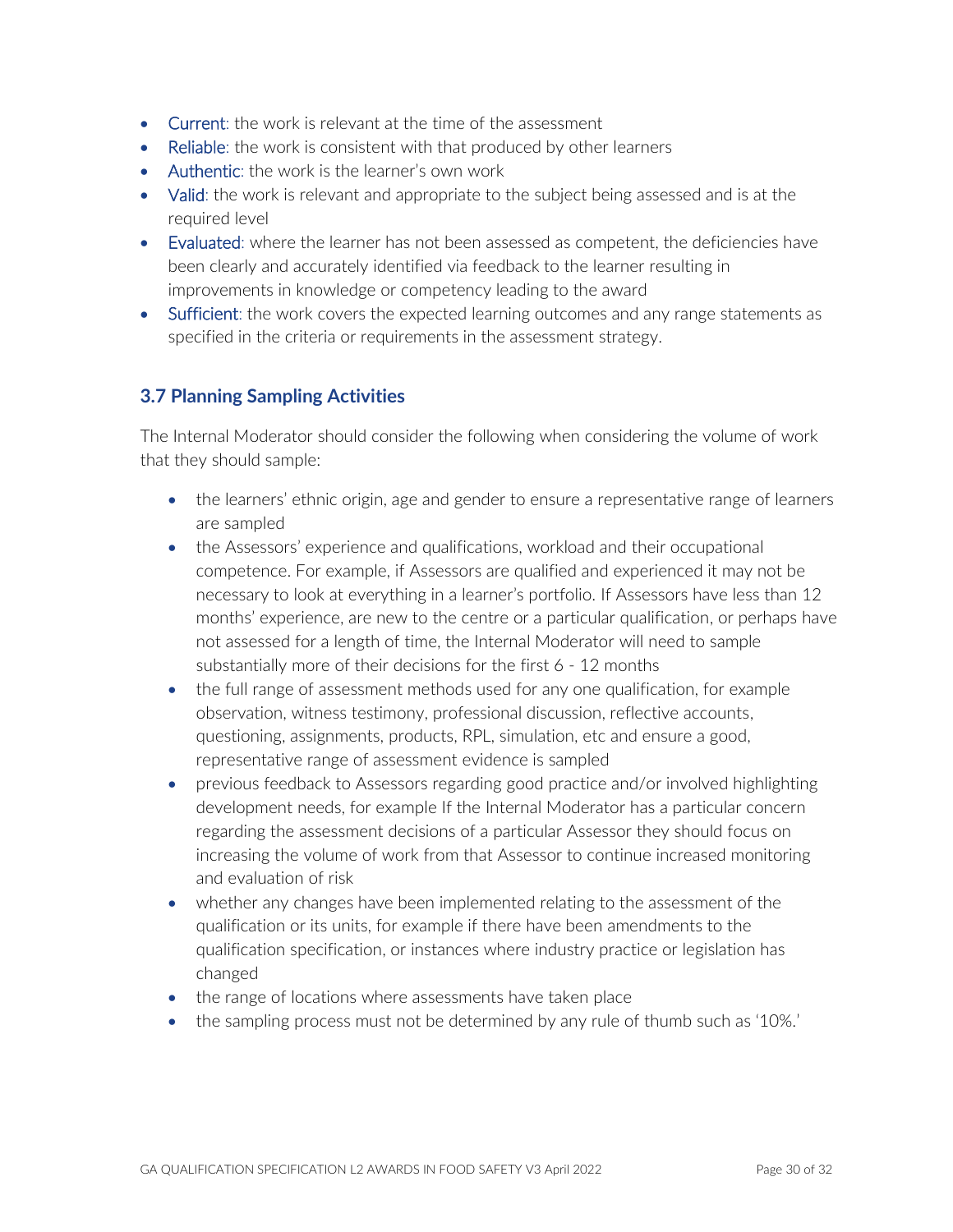## **3.8 Producing a Sampling Plan**

The Internal Moderator must develop a sampling plan at the beginning of the learner's (or cohort's) programme and record, on the plan, which topic areas/assessment methods they plan to sample, and when.

Copies of sampling plans should be made available to other Internal Moderators and the assessment team, and sampling carried out according to the plan.

Where variations are made, these should be recorded on the plan.

## **3.9 Completing a Sample Record**

The Internal Moderator should record the quality assurance sampling activities on a Sample Record. As a minimum, this record must indicate the Assessor's decision, the content of the sample, the Internal Moderator's decision and relevant feedback to the Assessor.

Where the Internal Moderator agrees with the assessment decisions, certification claims can go ahead.

Where the Internal Moderator does not agree with the assessment decisions, full feedback must be given to the Assessor, with action points agreed which relate to the Assessor's areas for improvement and instructions for how the learner can be supported to produce the required evidence of knowledge and skills.

Sampling must take place before any certification claims are made by the centre and all records, including those of standardisation meetings, feedback to Assessors and CPD activity should be made available to the GA-appointed External Moderator (also referred to as the EQA) upon request.